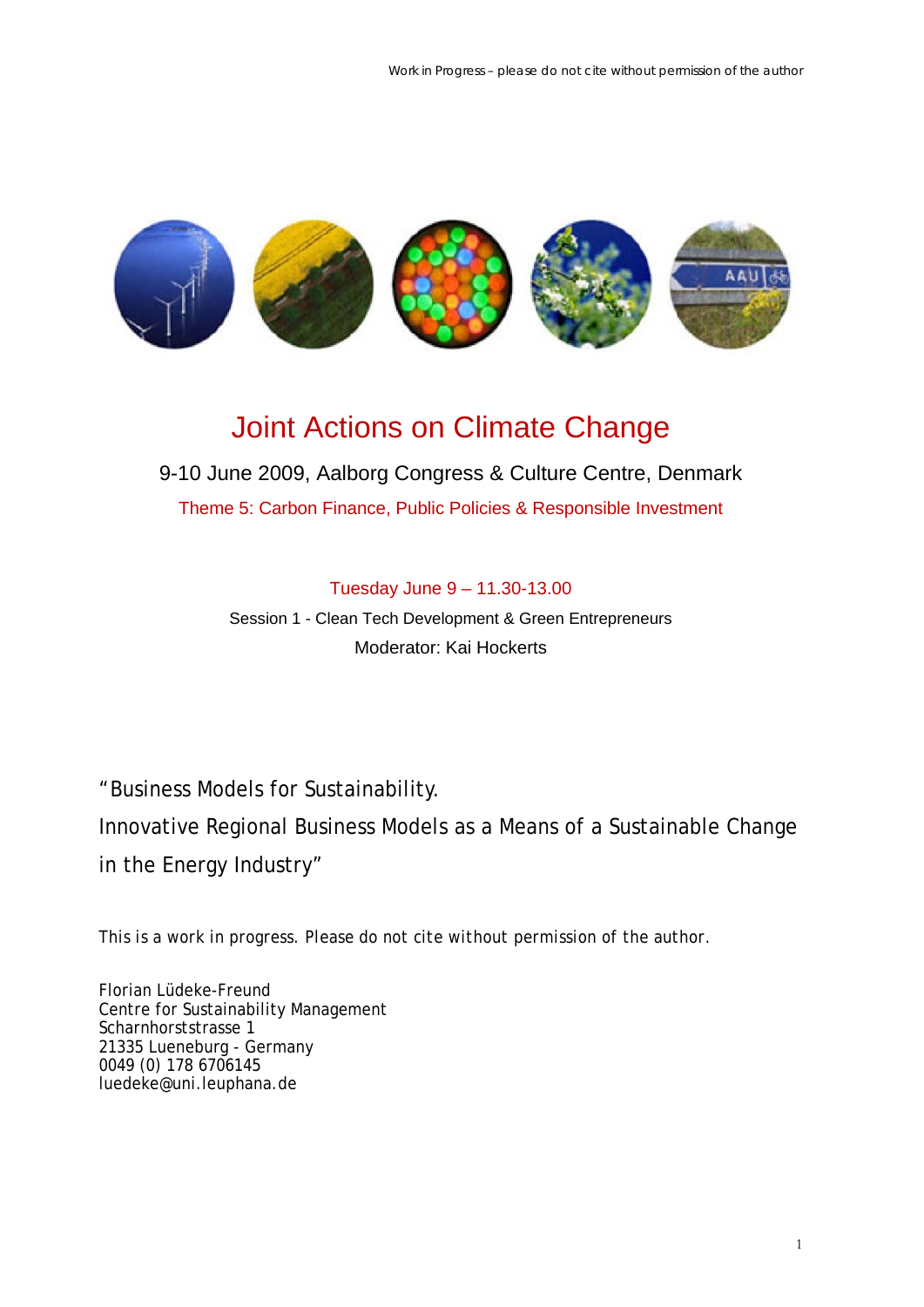# Abstract

Are 'conventional' business models systematically linked to problems like the overload of human and natural systems and the excessive exploitation of resources? And, to ask for the opposite, are 'alternative' business models better able to promote positive effects—positive in terms of an ecologically and socially sustainable corporate behaviour? If the current conventional structures tend to harm man and the environment, what is the role of the underlying business models, i.e. the business logic of earning money related to possibilities of promoting corporate sustainability? The approach at issue seeks to find out how innovative enterprises and their business logics may contribute to mitigate central sustainability problems. The pillars of this research are: (i) sustainable entrepreneurship, including sustainability innovations; (ii) the business case for sustainable energy, including its realisation as viable business; and (iii) a focus on local or regional production systems. The research interest is to open the 'black boxes' in which sustainable entrepreneurs discover and capitalise on business cases for sustainable energy and the theoretical and empirical ways these business cases can be realised. While the applied concept of distributed economies helps to identify quality driven development strategies of local or regional production systems, sustainable entrepreneurship and the business model perspective allow for focussing on the business management aspects.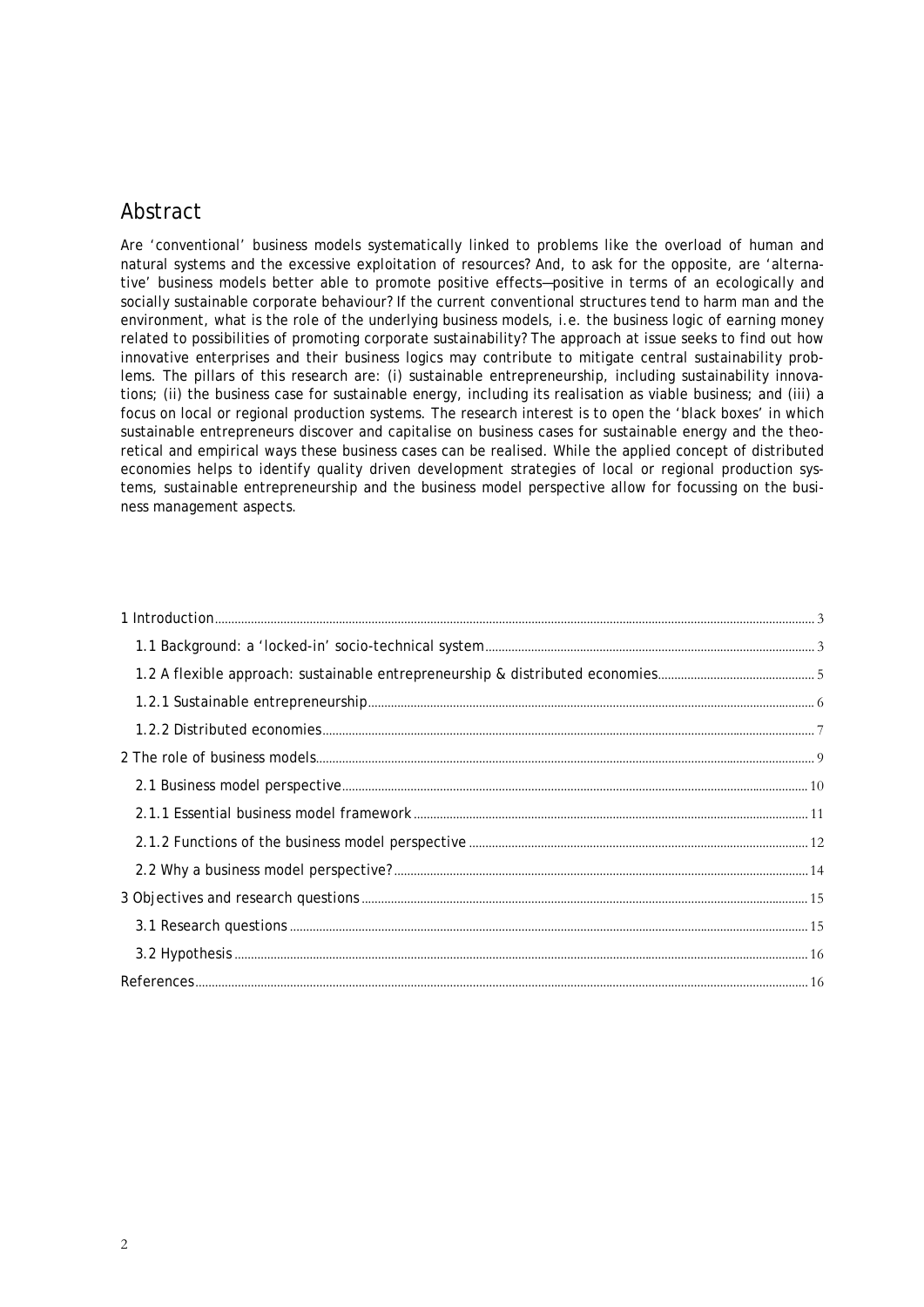# 1 Introduction

Are the characteristics of 'conventional' business models in the energy industry linked to sustainability problems which occur when energy is produced and used? And to ask for the opposite correlation, are 'alternative' business models able to promote positive effects positive in terms of an ecologically and socially sustainable energy production and consumption? If the current socio-technical system tends to harm man and the environment (WGBU 2003), what could be the role of the business logic of earning money (Osterwalder 2004) represented by specific business models? When asked for a possible shift towards a more sustainable energy industry, do 'business models for sustainability' exist (Wüstenhagen & Boehnke 2007) and do such business models play a role in supporting a sustainable transformation of the energy industry, at least partly?

In the following referring to 'the energy industry' includes the socio-technical system related to grid- or network-based primary and secondary energies like gas, electricity or heat. Fuels are only included where explicitly stated. Geels describes a socio-technical system as consisting of "a cluster of elements, including technology, regulation, user practices and markets, cultural meaning, infrastructure, maintenance networks [and] supply networks" (Geels 2004, 19). A socio-technical system may be stable for several reasons (Geels et al. 2004, 6 et seqq.), but there are also considerations on the possibilities of system innovations and transitions to sustainability (ibid.). This chapter provides a brief description of the addressed energy industry, problems of its transformation and the specific role business models could play in theory and in practice.

#### **1.1 Background: a 'locked-in' socio-technical system**

Focussing on Germany, actual statistic data show that the dominating oligopoly of a few multinational energy companies is based on and highly addicted to fossil fuels and nuclear power (BMWi 2007a, 2008; VDEW 2007). Often, energy production and consumption are declared to be key topics of sustainable development (Pfriem 1995, 30; Spangenberg et al. 1999, 34; Bohnenschäfer et al. 2003, 2; WBGU 2003, 1; Johansson 2005, 972; Wüstenhagen & Boehnke 2007, 253). The negative impacts of the given energy system are thoroughly analysed and publicly discussed (WBGU 2003; Hennicke et al. 2006; Reiche & Bechberger 2006; Campbell et al. 2007; Wagner 2007; IPCC 2008): Natural resources are depleted whilst the dependency on foreign resources grows, the global environment's ability of absorbing emissions and overexploitation is overstrained, energy prices are mounting and leading to social problems, even in developed and industrialised countries like Germany. According to the Federal Ministry of Economics and Technology (BMWi) the number of companies being active in the German energy markets is rising to date. This development is related to the complex process of liberalisation which started in 1998 (BMWi 2007b) and which is still an important and widely discussed topic on the agendas of economic and energy policy. Despite this process, focussing on electricity, only four companies out of approximately 1.000 (VDEW 2006b) delivered nearly 50% of the electricity consumed by end customers in 2005 (VDEW 2006a). These companies also control about 80% of the energy production units and operate 100% of the high-voltage transmission network (VDN 2007). Additionally, a few hundred subordinate network operators distribute electricity to end users (ibid.).

As can be seen from this very rough and simplified description, the German energy industry has historically and politically grown to a very complex production system that is aligned to a large-scale production strategy. Despite numerous political efforts to change essential aspects of that system (market liberalisation, network regulation, promotion of renewable energies and measures of energy efficiency etc.), still, from a macro-perspective, change happens incrementally and to some extend backwards as the current discussions on nuclear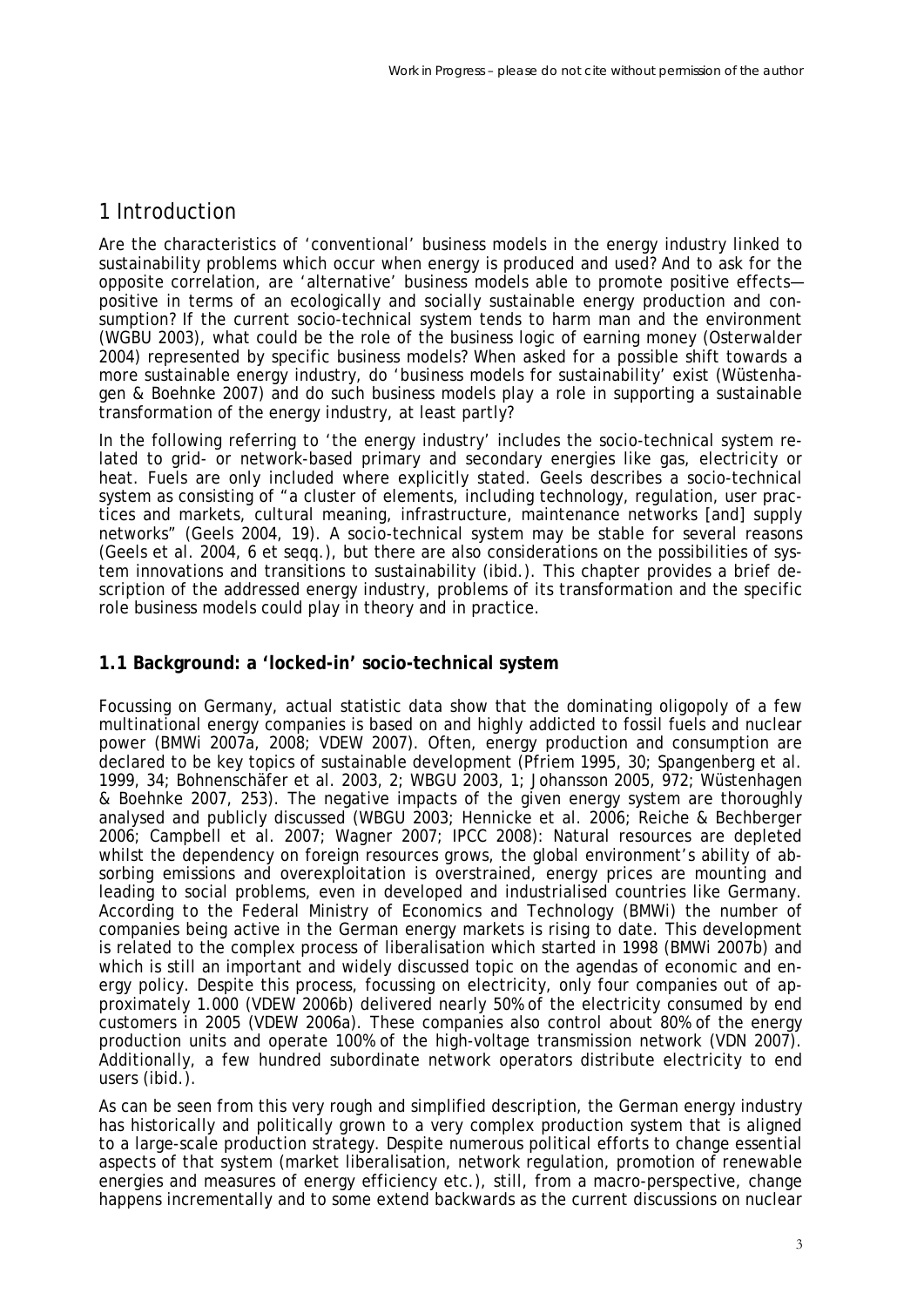power show. In other words the energy system's constitution as sketched above is an example of a 'locked-in' and 'path-dependent' socio-technical system (David 1985; Arthur 1989; North 1994) characterized by a centralized large-scale production strategy. The large-scale production units herein can amongst others be explained with neoclassical economic drivers (economies of scale) (Frank 2006; Johansson et al. 2005). Concerning the transmission network, theories of so called natural monopolies may help to understand the given structure and its resilience (Fritsch et al. 2003, 223). To sum up, it is a pathdependent system that could only be changed by a multidimensional transformation process based on system innovations shifting from the current socio-technical system to a more sustainable one (Berkhout et al. 2004, 49-51; Geels et al. 2004, 1). Reiche and Bechberger point out the different factors of success that have to be considered when a sustainable transformation of the energy system is discussed (Reiche & Bechberger 2006, 20): the general economic conditions, strategies of assertion, the complex multi-level political system, the integration of very different actors and at least the technological determination. Simplified, this is coherent with the multidimensional understanding of a socio-technical system (see above).

In the last decade several alternative approaches emerged trying to establish decentralised and independent energy systems based on renewable resources. The spectrum of these alternatives includes single unit solutions like micro-turbines to citizens' initiatives for solar-energy to the restructuring of utility companies like Elektrizitätswerke Schönau (utility company Schönau, Germany). A possible co-existence of centralised large-scale systems and decentralised small-scale concepts like wind-farms or bioenergy-plants is often discussed like a clash of opposed philosophies (Wagner 2007, 279). According to Johansson et al. (2005, 974, 977) and Wagner (2007, 281), aside lobbying and politics, this situation should rather be seen as a convergence and symbiosis bearing chances for future system's architectures and not as conflictive and incompatible approaches.

Even if there where outsized technological barriers hindering the 'third way' of overcoming the extremes of centralised vs. decentralised and large-scale vs. small-scale production systems and even if economic and management research will never be able to catch the technological problems fully, anyhow, thinking about the outlined situation is important: "Merely technical innovations, although certainly important, will not be sufficient to resolve the present contradiction. Innovative ways of organising production-consumption systems supported by an alternative set of value determinants are pressing necessities." (Johansson et al. 2005, 372) That's why the notion 'socio-technical system' was used above to label the energy industry. Production activities and their socio-ecological implications are not solely determined by the technologies applied. Economic behaviour based on certain values also plays a crucial role. Even if there were technological barriers which cannot be overridden, the possibility to change the economic behaviour—here: the business logic which determines the use of technologies is at hand.

Despite questions of technological convergence or opposition it is obvious that in general different production systems require different business logics leading to different business models (Tapscott et al. 2000; Osterwalder 2004; Stähler 2002a, 2002b). This is the simple consideration on which the outlined research is based: Currently, different alternative small-scale production systems are being developed. For some reasons there is a scope for development which allows for different alternatives to be "tested". Focusing on the German energy industry again: Let aside the 'big four' and the macro-structure that grew over decades, there are nearly 1.000 regional utility companies that could change to some extend, theoretically. Additionally, regions, towns, villages, citizen's initiatives etc. independent from existing companies are an appropriate starting point. For sure, many of the regional utility companies belong to the described oligopoly. And the remaining surely won't form a coordinated movement under the flag of a greening energy industry. But the important implication is that potentially hundreds *or thousands of niches do exist protected by political instruments like feed-in tariffs. The niches could transform a significant stake. But more important than simply believing in the effect of adding small*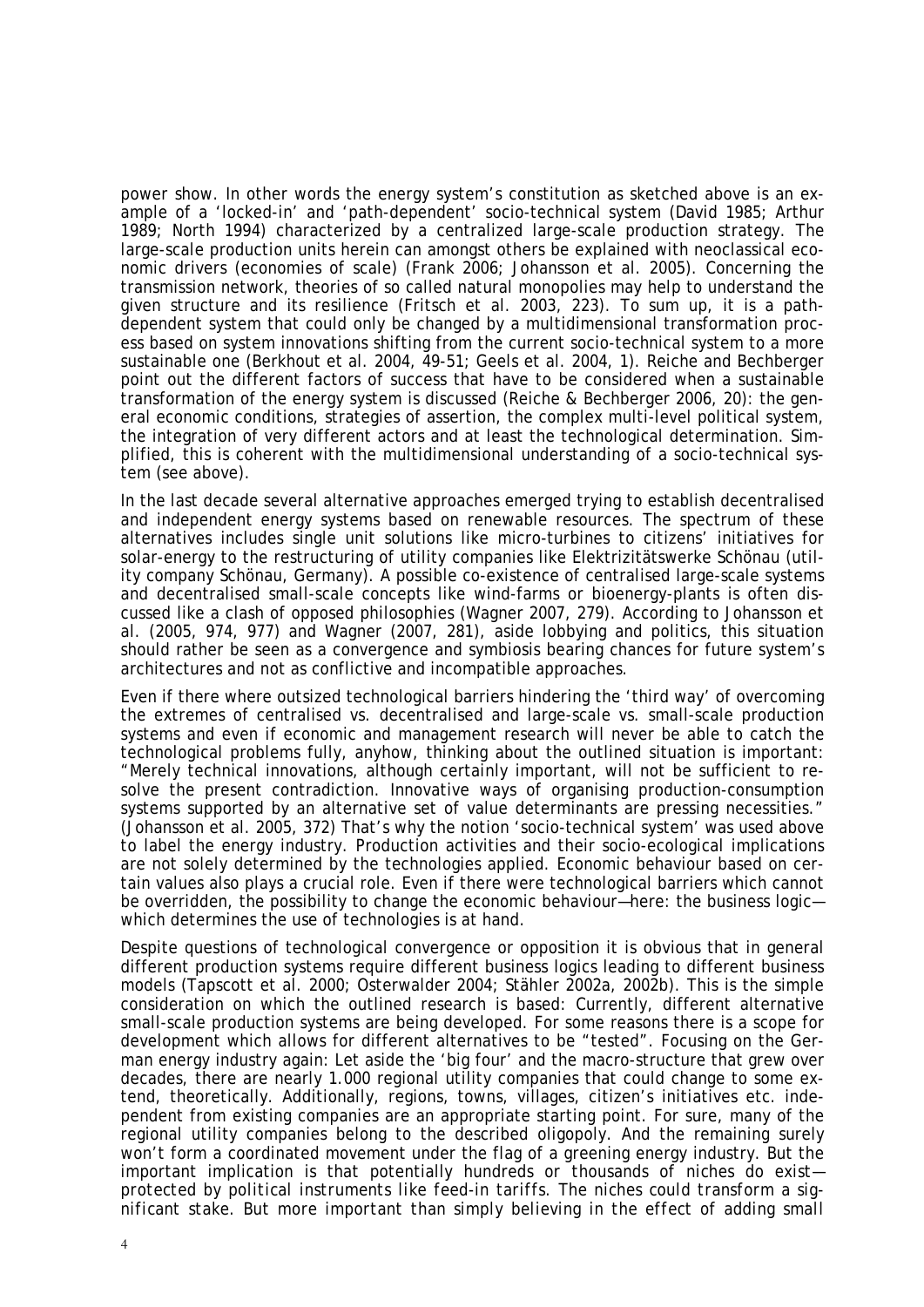*steps is to actively identify, explain and create seminal business approaches that may carry niche solutions to a further diffusion.* 

#### **1.2 A flexible approach: sustainable entrepreneurship & distributed economies**

The picture drafted above focussed on the socio-technical energy system with its largescale production strategy and its resilient macro-structure. But this picture is incomplete for the case of Germany. The number of decentralised small-scale systems based on renewable energies increased significantly since the 1990s and, generally, the renewable energy industry creates augmenting social benefits e.g. in terms of new employment and reduced environmental externalities (BMU 2006). In 2005 a share of 4.6% of the primary energy consumed in Germany was provided by renewable energies—in 2000 this share was 2.6% (BMU 2006, 37). Examples of decentralised systems are wind turbines and biogas plants. In 2005 more than 17,500 operating wind turbines were counted (ibid., 61), the first ones were set up in the mid 1980s. Those installations provided 4.3% (2005) of the electricity generated in Germany. As another example, energy from biomass is a promising but still underdeveloped alternative. Millions of small biomass boilers produced 4.8% of the consumed heat and nearly 3,000 biogas plants provided 2.2% of the electricity consumption (ibid., 96). The Federal Ministry for the Environment (BMU) estimates that 200,000 biogas plants could be installed—based on agricultural waste. In this case, for example, one of the most pressing tasks is the use of heat as a joint product (Lube 2007). Solving such problems often requires more than technological progress alone. Beyond technologically innovative production units that simply feed-in their energy to a public or private grid, system innovations require multidimensional changes: technological substitution, coevolution and new functionalities (Geels 2004, 19 et seq.).

A discussion of theories of system innovations has to be rescheduled. At this stage the important point is that the concept of coevolution focuses on social aspects explicitly. "System innovations not only involve technological substitutions, but also changes elements such as user practices, regulation, industrial networks, infrastructure, and cultural meaning." (ibid., 20) It is assumed that aspects like actor setting and cooperation, the creation of new production and consumption contexts and new business approaches are prerequisites for the dissemination of sustainable energy. Local or regional energy systems that match numerous supplies and needs may be an adequate strategy to overcome lacks of efficiency and efficacy (Johansson et al. 2005; Mirata et al. 2005; Ristola & Mirata 2007). But when and how do such strategies emerge? According to Schaltegger and Wagner (2008) the so called 'business case for sustainability innovation' may help to explain when and how (business) opportunities for sustainable energy can emerge.

Sustainable production systems can be interpreted as special cases of system innovation. Hence, this type of innovation may be labelled 'sustainability innovation' (Fichter 2005). Following Schaltegger and Wagner (2008) a "sustainability innovation can be defined as the implementation of those technical, organizational, use system-related, institutional or social improvements that contribute to the conservation of critical natural goods or to globally and long-term sustainable levels and forms of consumption and production" (ibid., 38). Moreover, "[s]ustainability innovation is by definition characterized by high social benefits" (ibid., 39), i.e. increased positive externalities or reduced negative externalities (Fritsch et al. 2003). "If no social benefits (beyond those commonly known for innovations, such as positive spillovers) exist, then an innovation is not a sustainability innovation." (Schaltegger & Wagner 2008) To explain when this type of innovation will be carried out, the authors refer to their concepts of 'sustainable entrepreneurship' and the 'business case for sustainability' (Schaltegger & Wagner 2006a, 2008). "A key requirement for spontaneous emergence seems to be the existence of a business case or the potential to create a business case …, that is, a demand-side potential or demand-side development that enables a profitable sustainability innovation." (Schaltegger & Wagner 2008, 39) The business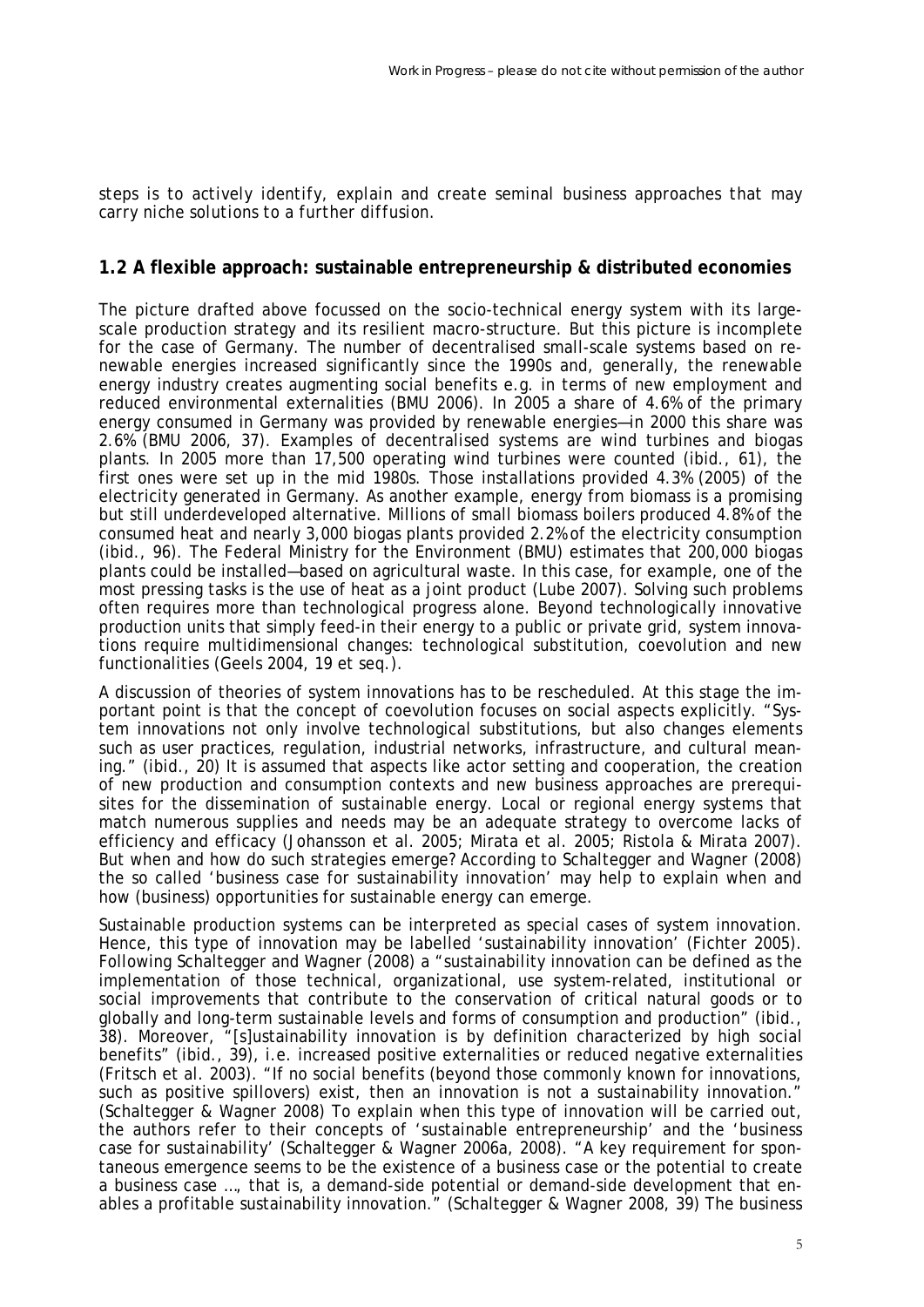case for sustainability innovation can, simplified, be described as a win-win situation. Social benefits from an innovation (e.g. positive effects like reduced environmental impacts) can be transformed into private benefits. An example of appropriating social benefits is the willingness to pay for an innovation. If customers are willing to pay e.g. for positive ecological attributes of a product or service, the social benefits turn into private benefits for the customers. Simultaneously, suppliers can benefit privately as they can capitalize on the social benefits. In general terms, this problem is about the internalisation of externalities, that is, to overcome the discrepancy between public and private benefits (Fritsch et al. 2003; Wüstenhagen & Boehnke 2007; Schaltegger & Wagner 2008). Wüstenhagen and Boehnke (2007) discuss this discrepancy as a central barrier to the decision for sustainable energy (see below). In this regard a 'business case for sustainable energy' (ibid.) emerges when entrepreneurs discover profitable business opportunities that overcome or at least reduce this discrepancy. *At this stage, the business case for sustainable energy shall be understood as a specification of the business case for sustainability innovation.*

#### **1.2.1 Sustainable entrepreneurship**

"The entrepreneurial challenge thus is to be economically successful with the supply of products and services which change—on a purely voluntary basis—consumption patterns and market structures leading to an absolute reduction of environmental impacts and negative social effects." (Schaltegger & Wagner 2008, 35) What kind of entrepreneurship is needed to discover and capitalise on such business opportunities and to influence consumption patterns and production structures (in the field of energy)? The above mentioned authors propose to label them 'sustainable entrepreneurs'.

The conceptual thinking about ecologically and socially sound economic behaviour emerged in the 1990s for a first time, with an emphasis on environmental protection (Schönwandt 2004, 56; Schaltegger & Wagner 2008, 28 et seq.). "This body of work focuses on environmentally friendly innovations in processes, products or services and has also stressed the for-profit nature of environmental entrepreneurship." (ibid.) Entrepreneurship concepts like 'bioneer' and 'ecopreneurship' evolved in this first wave (Schaltegger & Petersen 2000; Petersen 2003; Schaltegger 2005; Schaper 2005). Concepts that account for distinct social aspects emerged in parallel in the past years. "This literature focuses on how social entrepreneurship can create sustainable economic value, such as providing club goods to members or by providing access to specific market segments and on bottom-ofthe-pyramid innovation in emerging markets and developing economies." (Schaltegger & Wagner 2008, 29) These authors try to synthesise both streams of primarily environmental and social objectives under an umbrella concept of sustainable entrepreneurship and sustainability innovations.

Schaltegger et al. apply two dimensions for the definition of different environment and society related entrepreneurship concepts: the scope of the priority of environmental and societal goals and the scope of market effects (Schaltegger & Petersen 2000; Petersen 2003; Schaltegger 2005; Schaltegger & Wagner 2008). For now, only a hint can be given to what extend these concepts are related to the focused real-life problem. "Unlike bioneers, sustainable entrepreneurs are mostly not inventors. Instead of spending time in laboratories, sustainable entrepreneurs search for inventions which they can shape and place on markets to create turnover and influence market structures. Only in exceptional cases are successful inventors sustainable entrepreneurs at the same time." (Schaltegger & Wagner 2008, 35) As bioneers are strongly related to R&D activities to create inventions in and for niches (Schaltegger & Petersen 2000, 11), the sustainable entrepreneur's core business is to "search for business ideas triggered by environmental and societal problems and solutions, to identify the market potential of inventions and to realize market success with them" (Schaltegger & Wagner 2008, 35). Both types strive for business success but the levels of realisation differ (niche vs. mass market). Thus, concepts of entrepreneurship re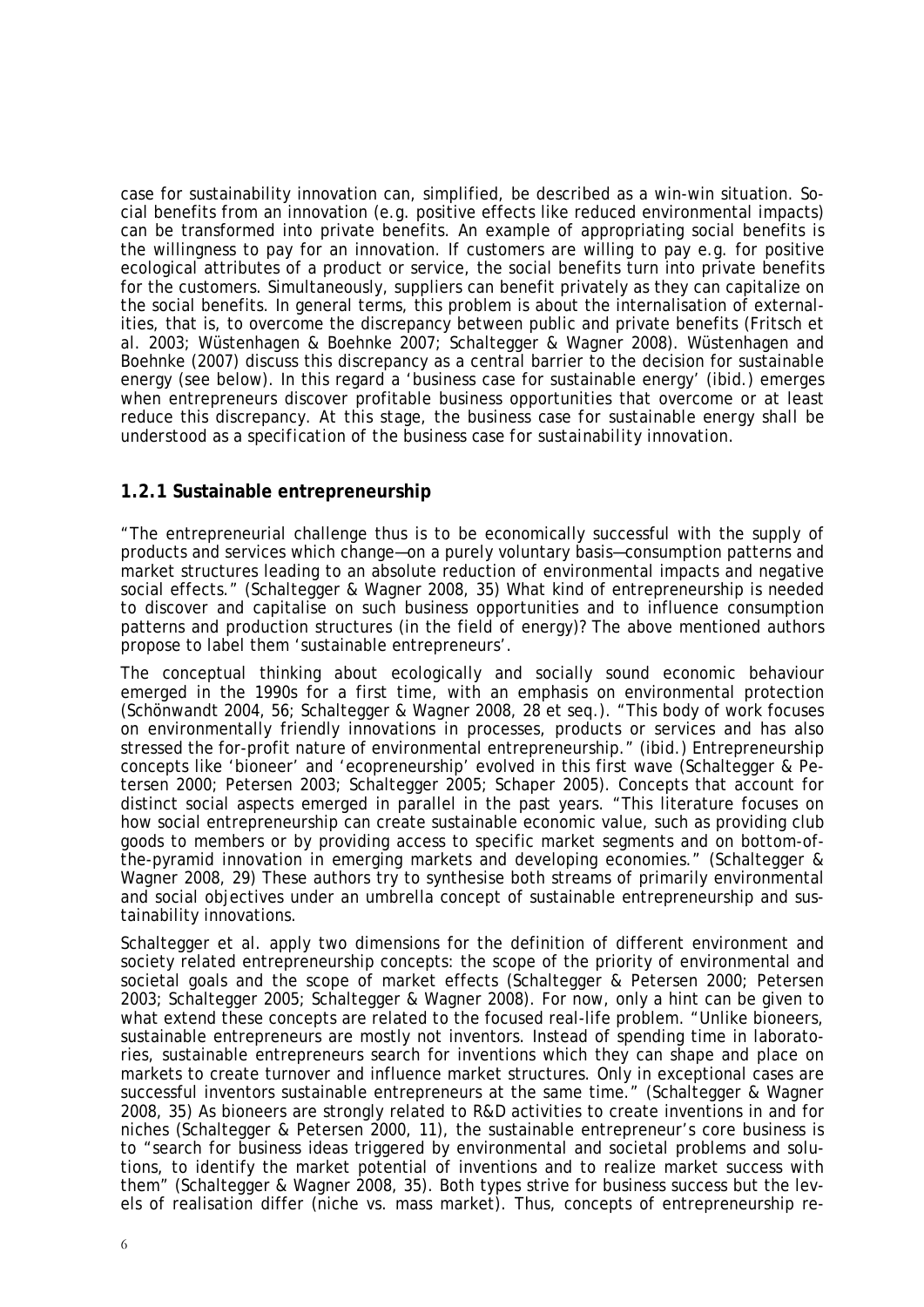lated to environmental and societal problems and solutions may help to identify and explain possible business cases for sustainable energy. Entrepreneurs combine forwardlooking technological inventions and business opportunities in order to create striking sustainability innovations. In addition, the process of 'sustainability entrepreneurship'—as Hockerts calls the different business phases from opportunity identification to the mass market—can serve as a theoretical perspective that identifies possible steps on the way to a sustainable transformation (Hockerts 2003, 152 et seqq.). This process could start with bioneers on a local or regional level that further try to unfold a strong market influence and a strong social or political influence; both, as sustainable entrepreneurs themselves or in cooperation with such.

The further question is, "what are the underlying factors which determine when sustainable entrepreneurs emerge spontaneously in a market and carry out sustainability innovations?" (Schaltegger & Wagner 2008, 39) Schaltegger and Wagner (2008) outline three preconditions: the existence of a business case per se and two forms of regulatory change. Political instruments like feed-in tariffs or incentive programs (BMU 2008a, 2008b) can serve as examples of the latter. Furthermore, it is argued that those "regulatory boundaries can be influenced or developed by business companies … [or] politicians can be motivated by non-business considerations to regulate market failure and to change market conditions" (Schaltegger & Wagner 2008, 39). In such an environment sustainable entrepreneurs discover business opportunities and create win-win situations.

Specific relations of the different entrepreneurship concepts, the outlined real-life problem and the research aims cannot be discussed in depth in this overview. It is assumed that considerable relations do exist. Intuitively, processes of discovering and capitalising on business opportunities in the field of sustainable energy may be explained with the rationale e.g. of bioneers and sustainable entrepreneurship. Regarding possible structural effects that may support a sustainable transformation of the socio-economic energy system, it has to be discussed if and how the different entrepreneurship concepts can contribute to the identification and explanation of adequate business approaches. Generally, the analysis of these approaches has to include specific entrepreneurship concepts and their contributions to sustainability innovations, their ability to capitalise on the business case for sustainable energy and the way this capitalisation can be realised. It is suggested that the latter task necessitates the analysis of the specific business logics and the corresponding business models. This research is inspired by innovative 'start-ups' and changes of consumption patterns and production structures on the local or regional level. It is also suggested that these changes are consequences of the businesses sustainable entrepreneurs create. Good examples are, amongst others, the bioenergy villages Jühnde in Germany (Ruppert et al. 2008), Mureck in Austria (Tomescu 2005) and Enköping in Sweden (McCormick & Kaberger 2005b). *The research interest is to open the 'black boxes' in which sustainable entrepreneurs discover and capitalise on the business cases for sustainable energy and the theoretical and empirical ways these business cases can be realised.*

#### **1.2.2 Distributed economies**

As outlined so far, the three main pillars of this research are:

- i. sustainable entrepreneurship, including sustainability innovations,
- ii. the business case for sustainable energy, including its realisation as viable business, and
- iii. focus on local or regional production systems.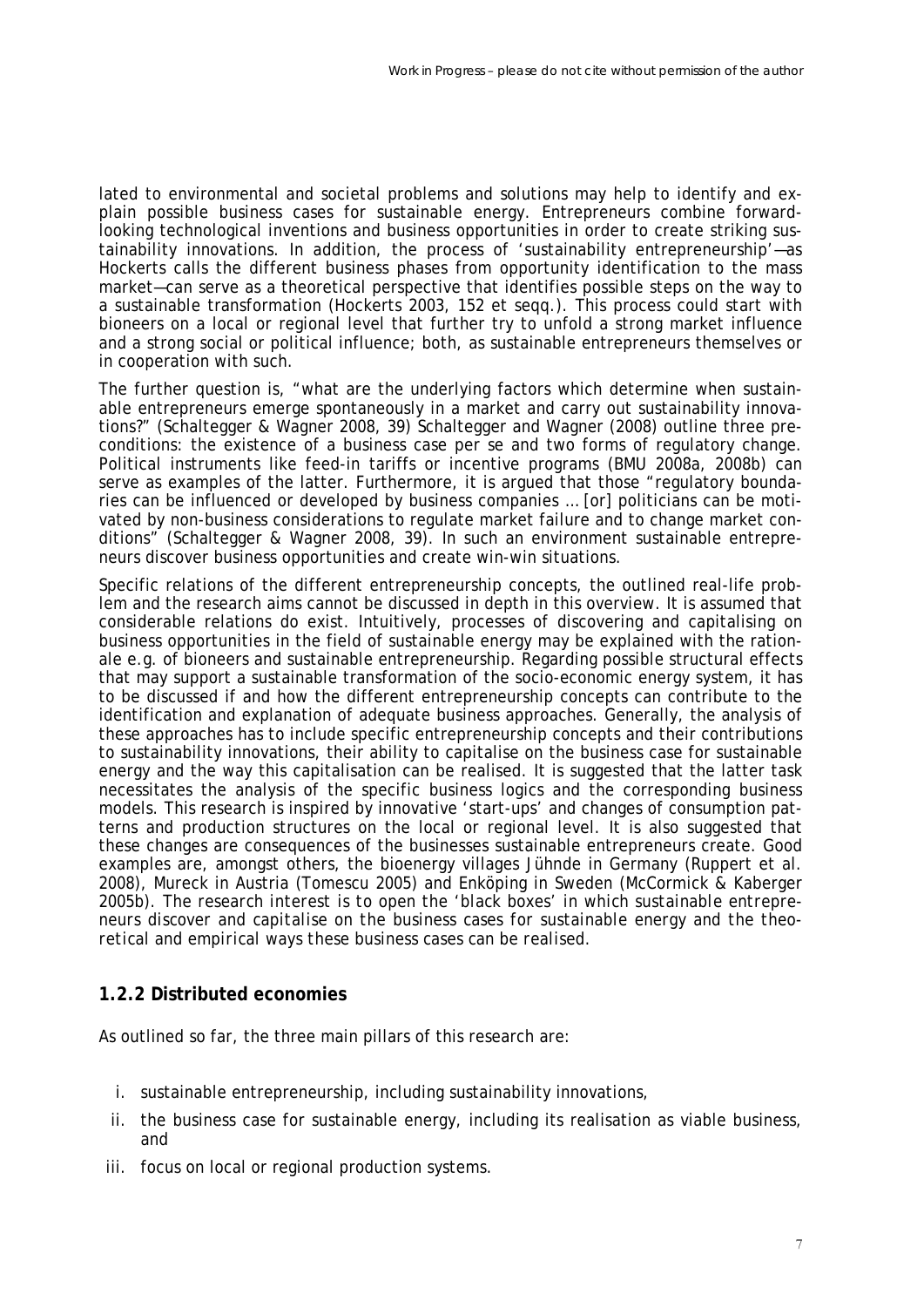From (i) mainly seminal theoretical and conceptual questions concerning entrepreneurship and innovations arise; point (ii) refers to connecting the real-life problem to (i) and an analysis of entrepreneurs and businesses based on the business case for sustainable energy; point (iii) necessitates a specific theoretical and empirical perspective.

The following paragraphs introduce a perspective that can serve as a general frame for the theoretical and empirical work. To explore when and how business cases for sustainable energy evolve and when and how they are being realised by sustainable entrepreneurs, it is suggested that a merging frame which is appropriate for addressing the local or regional level has to be applied. It is suggested that the idea of 'distributed economies', introduced by Johansson et al. (2005), can serve as a conceptual perspective to enclose the theoretical interests and the real-life phenomena. The concept of distributed economies provides criteria and guidelines that can help to assess strategies of local or regional production systems. As it is an approach of industrial design, it has to be extended with a more business management related perspective. *While the concept of distributed economies helps to identify quality driven development strategies of local or regional production systems, sustainable entrepreneurship (see above) and the business model perspective (see below) allow for focussing on the business management aspects.*

"Distributed economies (DE) is currently best described as a vision by which different innovative development strategies can be pursued in different regions." (Johansson et al. 2005, 974) The authors highlight advantages of small-scale, locally or regionally based production systems. The rationale is, that "[I]arge units are efficient in many ways, but they are not flexible. Once they have been established they can only defend themselves by force, through growth" (ibid., 973). Furthermore, Johansson et al. argue that "a natural consequence of the optimisation of the production function is that the production units tend to increase in size" (ibid.). Even if production processes are enhanced by means of pollutionprevention, "an ever-increasing consumption and the associated re-bound effects" (ibid., 972) can annihilate any positive effects. With regard to regional development, they identify several negative effects of the traditional production economy: "increased vulnerability and inflexibility … mounting environmental problems … consumers becoming increasingly disconnected and estranged from producers … continuous and painful restructuring of industries … quality assuming a subordinate role [and] value creation becoming centralised and being moved out of regions" (ibid., 974). These statements only highlight arguments concerning the pros and cons of large- and small-scale production economies. Despite the fragmentary impression that Johansson et al. deny any advantages of large-scale production systems, their intention is to clearly point out that new strategies and economic approaches have to be found in order to create more sustainable production structures.

As the classical economic paradigms tend to see the key to progress in efficiency and growth strategies, the authors state that the "structure and sometimes even the purpose of our production systems need to be questioned and ultimately transformed" (ibid., 972). Remarkably, large-scale approaches can be part of such transformation: "The distributed economies concept does not advocate abandoning large-scale production systems once and for all. On the contrary, there will certainly be a need for efficient ways of producing commodities and bulk goods … However, it seems likely that a renewed balance of small and large and in particular new forms of symbiosis and coexistence can bring about benefits for both systems." (ibid., 977; emphasis added) The concept of DE is a primarily quality driven approach. Opposing purely efficiency and growth driven economic strategies, this approach is thought to "function as a 'search engine' for identifying and testing new innovative business concepts on regional levels and introducing innovations, at all levels of the system of production and consumption" (ibid., 975; emphasis added).

The following box 1, based on Mirata et al. (2005, 982) and Ristola and Mirata (2007, 188), overviews a suggested, yet not finally defined set of basic elements that can allow for a more sustainable design of local or regional production systems. These aspects are regarded to be assisting principles for the development of regional sustainability. As Johans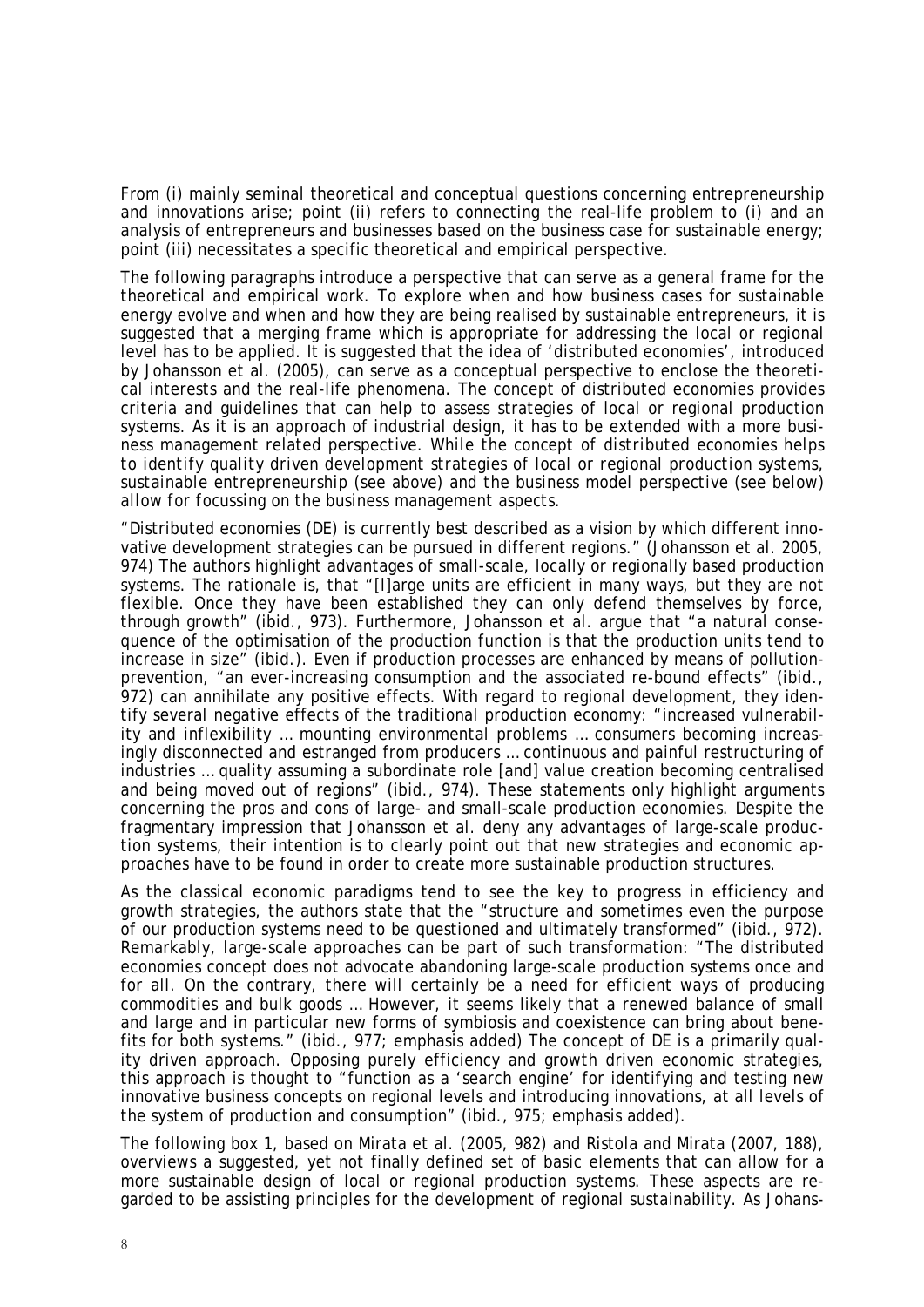son et al. deliver 'fundamental areas of concern' that are broad and close to general principles of sustainable regional development (2005, 975), Mirata et al. (2005) provide a slightly modified version of these principles. In this early stage the 'search engine method' of Johansson et al. is based on case studies. Mirata et al. carried out case study analyses that, amongst others, dealt with cases of bioenergy and biomass products (2005, 983 et seqq.). It is suggested that the provided guiding criteria for the 'fundamental areas of concern' can serve as a basis for the assessment of the local and regional cases that will be analysed in the following research on business cases for sustainable energy and business models for sustainability.

- o Increasing the diversity and flexibility of economic activities
- o Securing local parties' power to influence relevant decisions
- o Increasing wealth creation for a larger number of people
- o Increasing the sustainable use of local and preferably renewable resources
- o Increasing the share of renewable resources in economic activities
- o Decreasing pollutant emissions and waste generation
- o Increasing the share of value added retained in the regions
- o Increasing the value addition to local resources and improving the quality of products
- o Increasing the share of non-material (e.g. information, know-how) and higher value added material resources in the cross-boundary resource flows
- o Increasing the diversity and intensity of communication and collaboration among regional activities

*Box 1 Guiding principles for sustainable regional production systems, compiled from Mirata et al. 2005, 982 and Mirata & Ristola 2007, 188* 

Regarding the third pillar of this research—(iii) focus on local or regional production systems—the concept of distributed economies can serve as an orientation for the identification and the assessment of local or regional production systems. The aim is to identify, explain and create seminal business approaches according to the business case for sustainable energy and furthermore to learn about business models for sustainability. The idea of distributed economies research is to identify and test new and innovative business concepts (Johansson et al. 2005, 975). To date, this approach lacks concise perspectives on business management related activities. The industrial design perspective is predominant, as can be seen in Johansson et al. (2005), Mirata et al. (2005) and Ristola & Mirata (2007). *Therefore it is suggested to apply the distributed economies approach as a conceptual perspective and as a merging frame for issues concerning regional sustainability and local or regional production systems. This frame has to be refined with theories of sustainable entrepreneurship and business models.* The first in order to analyse the emergence of entrepreneurship and sustainability innovations on that level, the latter in order to learn about business cases for sustainable energy and their realisation.

### 2 The role of business models

The second pillar—(ii) the business case for sustainable energy, including its realisation as viable business—encloses research related to the identification of opportunities that enable sustainable entrepreneurs to discover and capitalise on the business case for sustainable energy. That is, to identify, explain and create windows of opportunity e.g. for the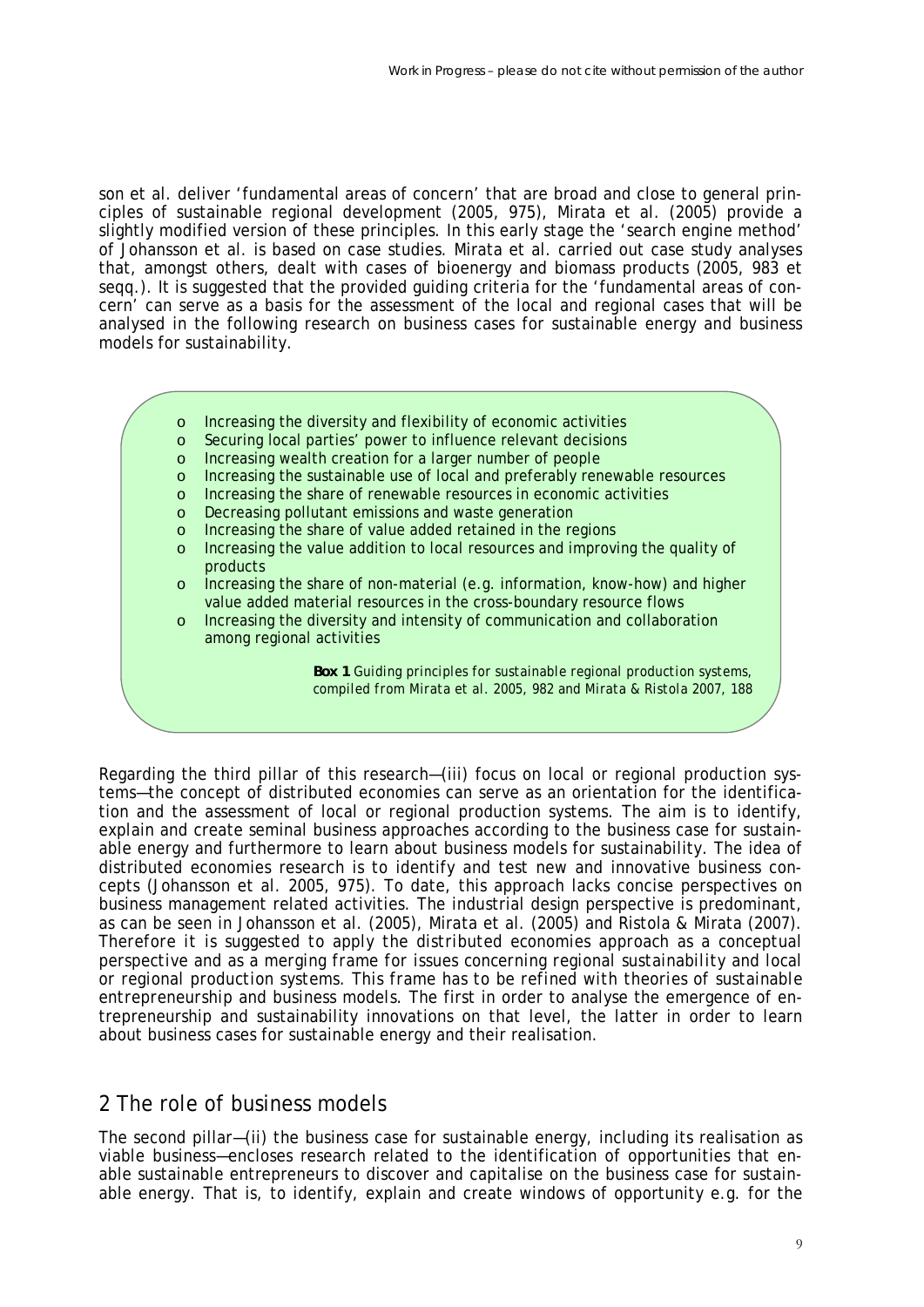distribution of sustainability innovations such as micropower technology (Wüstenhagen & Boehnke 2007) or the reorganisation of consumption patterns and production structures of whole communities (McCormick & Kaberger 2005b; Tomescu 2005; Ruppert et al. 2008). The preconditions for the business case were outlined according to Schaltegger and Wagner (2006, 2008) (see above). The problem of transforming social into private benefits was discussed as one possible barrier to its realisation. Following Wüstenhagen and Boehnke (2007) three main barriers have to be considered (see below). The approach of the latter authors is to search for business model configurations that may overcome these barriers. They conclude: "Appropriately designed business models are an important opportunity to overcome some of the key barriers to market diffusion of sustainable energy technologies." (Wüstenhagen and Boehnke 2007, 257)

To sum up so far, sustainable entrepreneurship was considered to be an entrepreneurial precondition and a concept to explain when and how possible business cases for sustainable energy may be discovered and capitalised on. The emergence of sustainability innovations depends on forms of entrepreneurship and the accessibility of a business case (Schaltegger & Wagner 2008). In this research, the process of sustainability entrepreneurship (Hockerts 2003) shall be analysed on the local or regional level in order to learn about sustainable production systems (Johansson et al. 2005). Such systems are considered to be part of a sustainable transformation of the socio-technical energy system (Geels 2004). As a last step, the central aspect of this research on business models for sustainability has to be added. Following Wüstenhagen and Boehnke (2007) and Schaltegger and Wagner (2008) appropriate business models are the key to successfully capitalising on business cases for sustainability innovation: "Hence the question arises, what business models exist and can be developed with social benefits which can be partly appropriated? Only with business models, should a business case for sustainability innovation exist and (if the sustainability innovation is suitable for the mass market) sustainable entrepreneurs emerge spontaneously." (Schaltegger & Wagner 2008, 39)

#### **2.1 Business model perspective**

A business model, from a theoretical point of view, can be described as "an abstract conceptual model that represents the business and money earning logic of a company" and that serves "as a business layer (acting as a sort of glue) between business strategy and processes" (Osterwalder 2004, 15). Moreover, "the business model is not a guarantee for success as it has to be implemented and managed. [It] is something else than the company's business process model" (ibid.). It is important to avoid two main misconceptions: Firstly, the business model perspective, from a business management point of view, does not refer to the so called 'business modelling'. According to Osterwalder, business modelling is process related, that is, the development of business processes for example based on tools and methods like UML activity diagrams or Petri nets (ibid., 14), "while business models essentially focus on value creation and customers" (Osterwalder et al. 2005, 15). Therefore, it will be avoided to use the idiom business modelling as it is confusing and does not refer to the entrepreneurial tasks that are addressed. Secondly, applying a business model perspective is not the same like having or developing a business strategy (Stähler 2002a, 2002b; Osterwalder 2004; Seddon et al. 2004; Krstov & Sinkovec 2007). Stähler (2002b) discusses the relations between the concepts of business strategy and business models. "A business model itself is not a strategy. Simply having a business model is not a strategy." (ibid., 48; emphasis added, translated by the author) He distinguishes two relations between business models and business strategy: In the first case the business model is subject to the business strategy, that is, the realised business model depends on the strategy—it is an expression of the applied strategy. In the second case the business model is a result of (un-)intended decisions and activities and is not explicitly managed. If in this case the business strategy is analysed the underlying business model appears. In the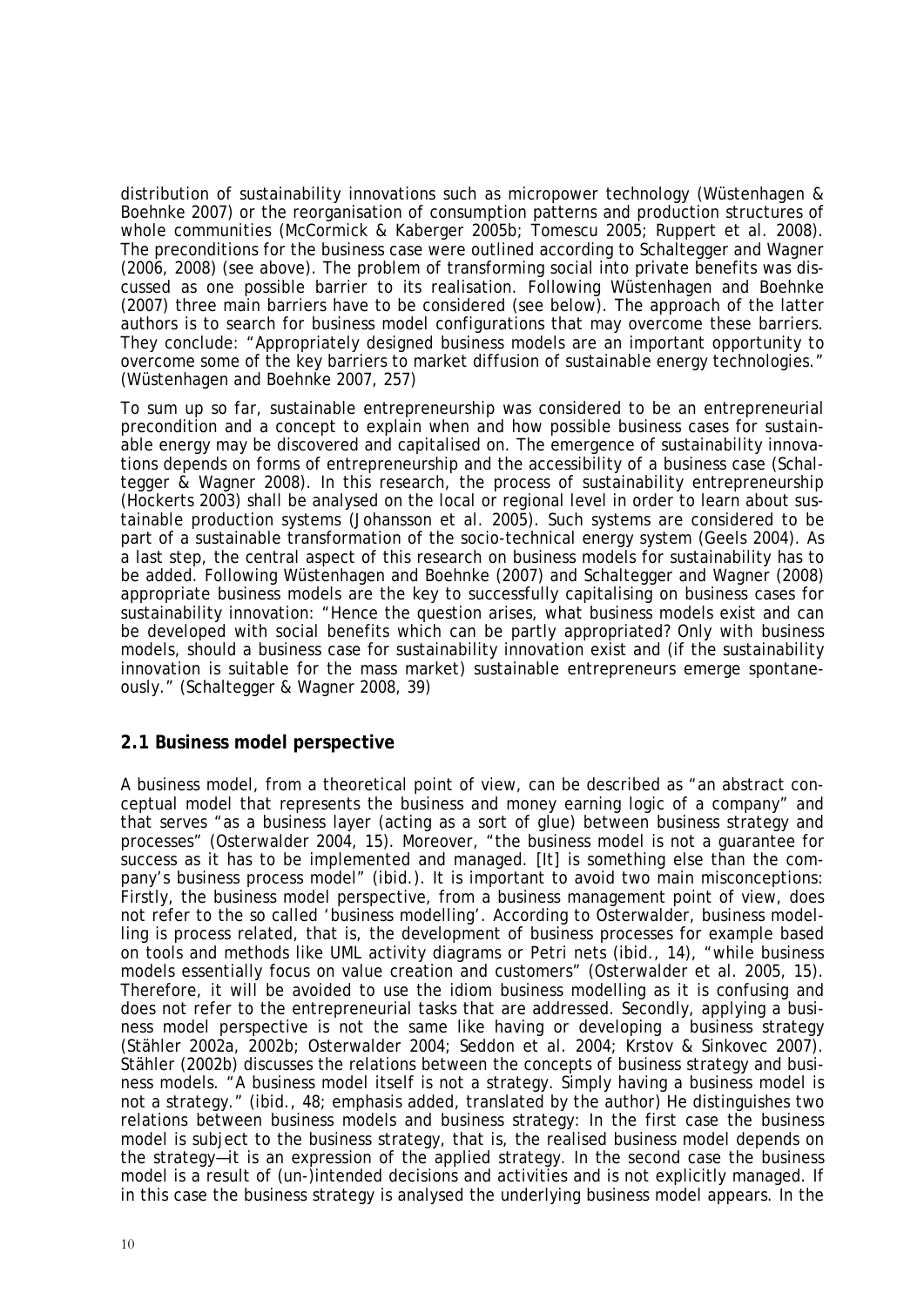first case the business model is an output of an applied strategy, in the second case the strategy is a description of the business model.

Two reasons can be given for the application of a business model perspective: Practically, "[b]usiness model analysis can help to understand and communicate the key success factors of value creation. Furthermore, it can be used to measure, compare or even change the business logic" (Wüstenhagen & Boehnke 2007, 255) of operating companies. And theoretically, "[r]esearchers seem to agree that a business model describes how a business creates value and that it is an important unit of analysis, highly relevant to both management theory and practice" (ibid.). From this theoretical point of view the business model perspective will be applied to focus on a suitable unit of analysis, which allows considering on how sustainable entrepreneurship realises the business case for sustainable energy. It is assumed that on the business model level organisational and managerial aspects, their expression via business performance and the connectedness to general and individual environments could be sufficiently analysed. This means, issues of performing business and its effects (e.g. changing consumption patterns and production structures) will be examined crossing companies' borders following defined aspects like infrastructure management, product innovation, customer relations and financial aspects (Osterwalder 2004). In other words: the resource-based and the market-based view of the firm will be combined for an integrated point of view (Wüstenhagen & Boehnke 2007). If the applied business model concepts make it necessary to look at the whole supply chain—maybe from resource extraction to the customer's energy use—the analysis has to take care in order to understand the special characteristics of the business models and their factors of success (or failure). For a proper decision of which elements have to be integrated it is important to develop a concise definition of the term business model and its functions and elements.

For now, it is suggested to start with Osterwalder's conceptual business model definition: "A business model is a conceptual tool that contains a set of elements and their relationships and allows expressing a company's logic of earning money. It is a description of the value a company offers to one or several segments of customers and the architecture of the firm and its network partners for creating, marketing and delivering this value and relationship capital, in order to generate profitable and sustainable revenue streams." (Osterwalder 2004, 15) It is obvious that this general definition has to be connected to the specific characteristics of sustainability related businesses.

### **2.1.1 Essential business model framework**

The business model concept ('business model ontology') introduced by Osterwalder (2004, 42 et seqq.) consists of defined elements, their relations and functions. As this outline has to provide a short overview of the research project at hand, only the main clusters will be introduced.

*Infrastructure Management:* The infrastructure management perspective describes how the value configuration and the necessary resources and activities are arranged. Capabilities include basic abilities to create value for the customer; this value creation can be supported by companies' partnerships.

*Product (Innovation):* "A Value Proposition is an overall view of a company's bundle of products and services that are of value to the customer." (Osterwalder 2004, 43)

*Customer Relationship:* This perspective defines the target customers, the specific customer oriented relationships and the channels used to offer value propositions.

*Financial aspects:* The financial perspective represents e.g. the cost structure and revenue flows, i.e. the way money is employed in the business model and the way money is earned on a variety of revenue flows.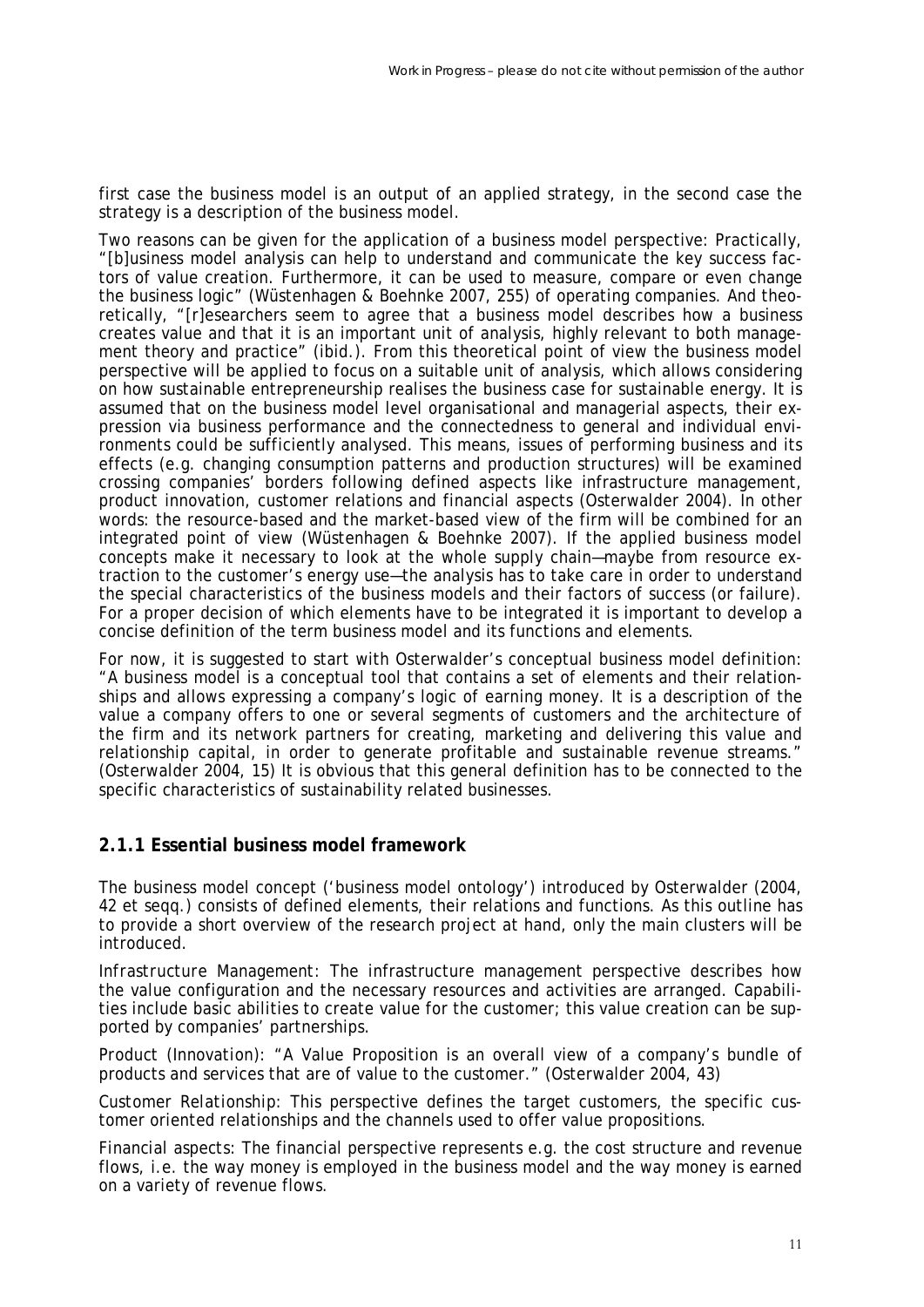As solid theoretical linkages of the business model perspective and topics of sustainable entrepreneurship are rare, Wüstenhagen and Boehnke (2007) deliver a seminal application of this concept. They discuss three basic barriers to the diffusion of sustainable energy technologies: environmental externalities, capital intensity and long lead times and the power of incumbents (ibid., 253 et seq.). They argue: "Appropriatley designed business models are an important opportunity to overcome some of the key barriers to market diffusion of sustainable energy technologies." (Wüstenhagen & Boehnke 2007, 257) The introduced problem of internalising externalities could, according to the authors, be solved with an appropriate value configuration. "Consequently focusing the value proposition on the aspects that create the highest (private) customer value, rather than primarily highlighting the public benefits of sustainable energy, is a means to address the challenges posed by environmental externalities." (Ibid., 257) The considerations of Wüstenhagen & Boehnke are chosen as a starting point for the further development of a theory on business models for sustainability. Here, in the real-life context of sustainable energy on a local or regional level.



### **2.1.2 Functions of the business model perspective**

"Because business model research is a rather young research domain it must still prove its relevance. Its main area of contribution could be the creation of concepts and tools that help managers to capture, understand, communicate, design, analyze, and change the business logic of their firm." (Osterwalder et al. 2005, 19) The main functions, practically, are:

- o "understanding and sharing,
- o analyzing,
- o managing,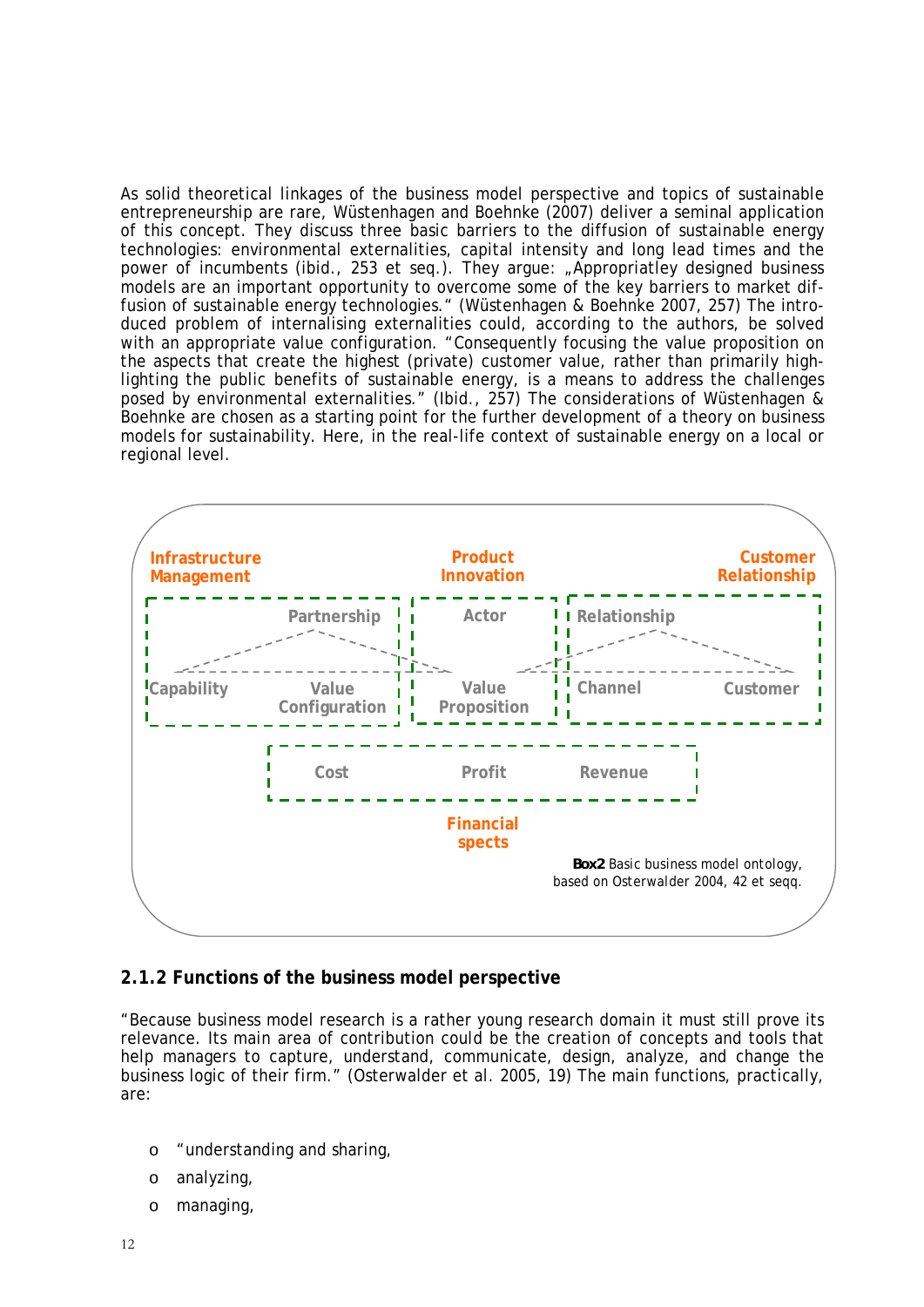- o prospects and
- o patenting of business models." (ibid.)

To overcome the complexity of real-life business models it is important to be able to capture and visualize it on an abstract level. Based on an adequate visualisation the business logic can be better understood and shared, that is, the business logic becomes subject to management processes (Osterwalder et al. 2005). In this way the business model concept contributes to the analysis of a company. The way a company does business, with emphasis on value creation, can better be measured, tracked an observed and compared. The business model becomes a new unit of analysis leaving classical perspectives like the business unit, corporation or industry (Stähler 2002a). It is obvious that management tasks become supported. The management can analyse the business models adequacy to environmental pressures and then plan, change and implement a modified or new business model. Better design, reaction and alignment improve the quality of decision making (Osterwalder 2004). From a likewise strategic point of view "the business model concept can help foster innovation and increase readiness for the future through business model portfolios and simulation" (Osterwalder et al. 2005, 24). The last aspect, patenting, points to the origin and the primal main field of application: The area of information and communication technologies. "In the 1990s with the advent of IT-centered businesses the term Business Model rose to prominence. The rise of the term is closely related to the emergence and diffusion of commercial activities on the internet." (Stähler 2002a, 1)



It is obvious that the business model concept can serve for several purposes but therefore has to be carefully defined to be applicable. In the context of sustainability management its adaptability has to be discussed—this will be a central topic for the following research. Business strategy (strategic sustainability management; Schaltegger & Wagner 2006b) and business processes (concepts and instruments of sustainability management; Schaltegger et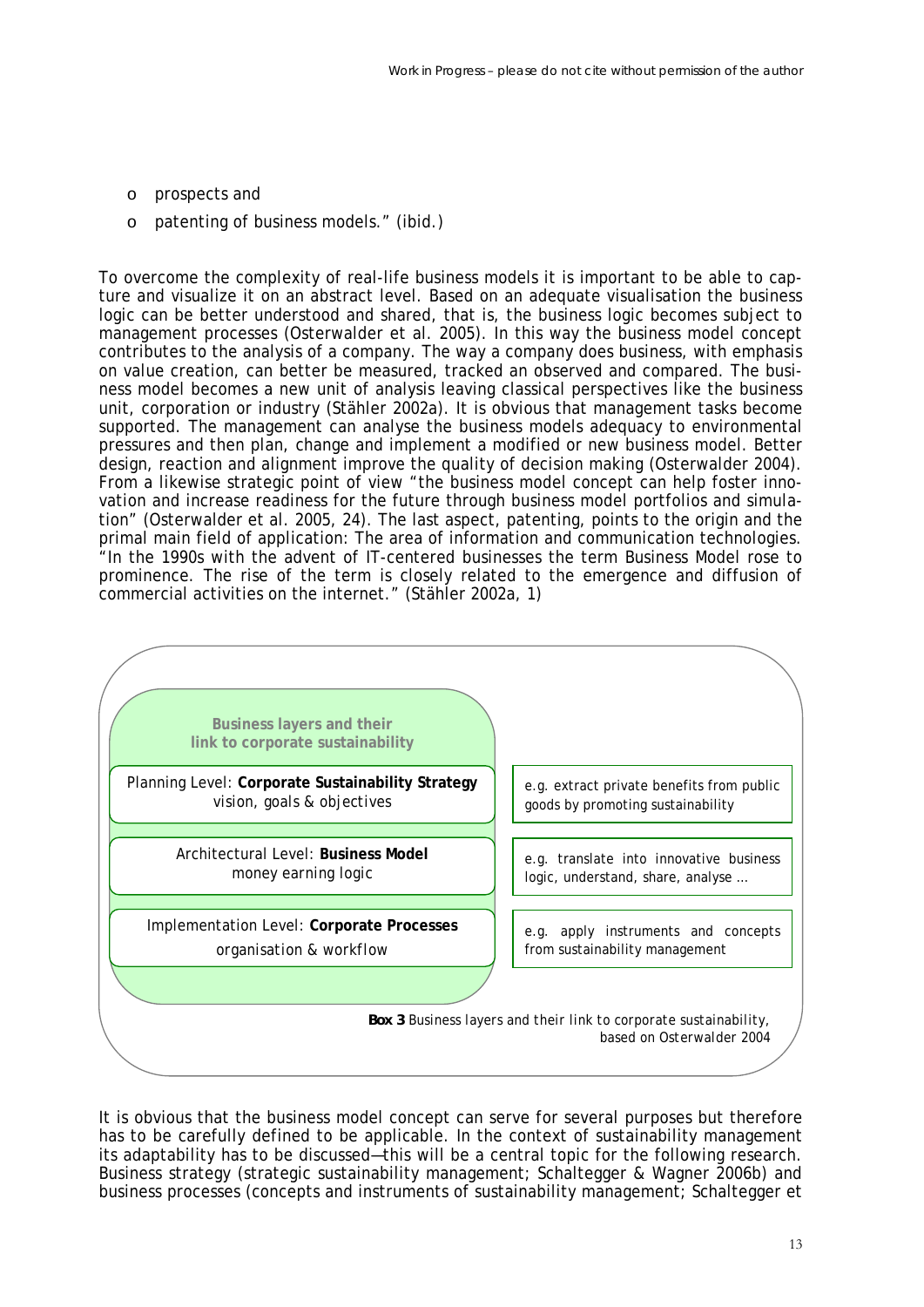al. 2007) address business purposes on different 'layers'. According to Osterwalder (2004), these layers are different points of view that differ widely. Business models can be seen "as the translation of a company's strategy into a blueprint of the company's logic of earning money. Putting strategy, business models and process models together one can say that they address similar problems (e.g. the one of earning money in a sustainable way) on different business layers" (ibid., 14). The illustration (box 3) of the conceptual place of the business model layer and its approach to corporate sustainability is a first and hence very abstract and simplified idea of how to possibly associate sustainable entrepreneurship and corporate sustainability management with the business model concept. For now, it is obvious that an in depth discussion of the theoretical implications has to follow.

The related theoretical research question is about how this conceptualisation may serve to explore the emergence of sustainable entrepreneurship, sustainability innovations and the possibilities to discover and capitalise on the business case for sustainable energy. With regard to the definition of sustainability related business fields, Petersen (2006, 401) askes: "What does all this mean for an ecopreneur's way of business and how does it differ from conventional companies?" This question shall be addressed for the very special field outlined above. It is very close to the questions posed in the introduction and thus will guide the theoretical and empirical work on business models for sustainability.

### **2.2 Why a business model perspective?**

The idea is to interpret business models as (un-)intended results of alternative approaches and as 'business blueprints' that can stimulate further dissemination of alternative business logics. Sustainable entrepreneurs may herein capitalise on their regionally, technologically and financially limited scopes for development to support a bottom-up transformation process. This process may then rely on bringing forward innovative business models and the corresponding sustainable entrepreneurship. But how could alternative business models and sustainable entrepreneurship become established in a resilient socio-technical system? Theories on corporate strategy for market development may later help to analyze mechanisms of assertion (corporate structural policy) (Pfriem 1995; Dyllick et al. 1997; Schneidewind 1998; Petersen 2003). It does not matter if global strategies for a breakthrough will result or not. Firstly, "big technological breakthroughs are not always needed for important changes in society, a slow improvement of technological skills may, when they pass a certain threshold, provide the means for dramatic changes" (Spangenberg et al. 1999; recited from Johansson 2005, 973) and "a common misconception seems to be the assumption that […] changes must be associated or brought about by fundamental scientific and technical breakthroughs. In fact, important changes in society can have happened in the past without dramatic changes in basic technology" (Johansson 2005, 973). Secondly, "[a] shift in economic thinking is necessary, together with a larger vision for production chains" (Johansson 2005, 973). This mindset-shift can also happen without simultaneously visible radical changes. "A socio-technical system may be changing on political, institutional and market dimensions *before* the emergence of a new radical technology." (Geels 2004, 28) Here, changes on the market dimension concerning actors and their businesses are focussed.

The aim of this research is not to develop promising global strategies for the sustainable transformation of specific socio-technical systems—that would correspond to strategies of transition management (Teisman & Edelenbos 2004). Moreover, the aim is to learn about alternative business logics in order to guide the development of new businesses that could support a sustainable transformation from the bottom. It is suggested that suitable subject-matters of research are business models related to alternative production systems. It will be explained that the empirical phenomena of niche energy systems possess specific characteristics that make it necessary to refer to business models as a special unit of analysis. For example, so called bioenergy villages and regions try to meet their energy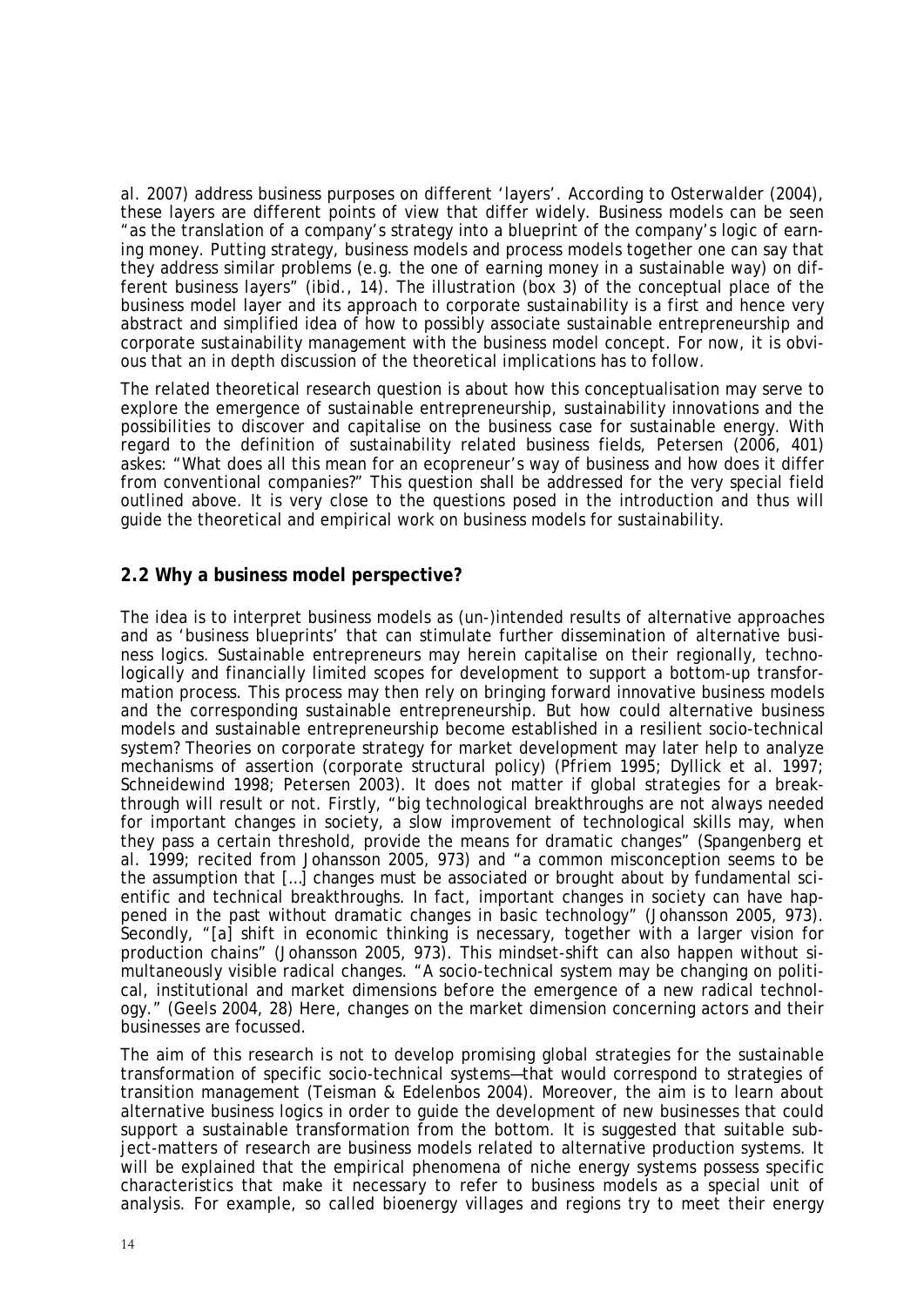needs with resources like biomass, wind and solar energy (Graß & Scheffer 2000; Tischer et al. 2006; Ruppert et al. 2008). According to Johansson et al. (2005) decentralised systems following a small-scale production strategy may be called 'distributed economies'. Special cases of distributed economies are the objects of investigation: Regional bioenergy systems based on renewable resources. From a management research perspective business models related to these alternative approaches are focused. According to the above discussed socio-technical system and its resilience on the macro-level it is reasonable to focus on changes on the micro-level following a market model paradigm (Geels et al. 2004).

The approach at issue seeks to find out how innovative enterprises and their business logics may contribute to solve central sustainability problems of socio-technical systems. This research shall help answering the general question of how essential sustainability problems could be addressed by new and uncommon ways of production. The objects of investigation are already operating but also hypothetical business models. General business model frameworks are applied (Stähler 2002a, 2002b; Loos et al. 2003; Osterwalder 2004; Osterwalder et al. 2002, 2004, 2005). So far, existing business model research related to sustainability issues often deals with a more service oriented perspective aiming at the transformation of benefits from physical materials to benefits from service, e.g. car-sharing (Hockerts 2003, 2007). Currently, research on a possible business model / corporate sustainability correlation is performed without clearly depicting the applied understanding of the term business model (e.g. see the case studies conducted in Hamschmidt 2007). Case studies on different industries and diverse types of ventures deliver very important conclusions about companies' businesses and sustainability problems. But a clearly defined perspective to analyse business logics and business models in the context of corporate sustainability is still missing.

# 3 Objectives and research questions

Taking care of the described real-life problem, the aim can be described as follows: "Our overriding goal is to contribute to the transition towards more sustainable economic activities by extracting lessons from cases that can guide the evolution and spread of alternative production systems." (Mirata et al. 2005) This general purpose serves as a background for the specific research dedicated to regional bioenergy business models. Therefore the aim is to discover innovative solutions emerging from regional business opportunities and to analyse aspects describing contexts and phases of their development, actor configurations, socio-economic and socio-ecological performance, factors of success etc. With the help of defined criteria a typology of business models may result. These will be assessed stressing their ability to change the embedding socio-technical system.

### **3.1 Research questions**

The epistemological interest of this research is guided by changes in the energy industry that already take place: the share of renewable energies increases since the 1990s (BMWi 2008), approaches of decentralisation in science and practice, diversification of actors and a slight reallocation of possible revenues (Bechberger & Reiche 2006). Do these signals indicate a sustainable transformation? What is the role of new and innovative small-scale businesses and forms of sustainable entrepreneurship; do they support those subtle tendencies? The first and most general question arising is:

#### o *Do regional bioenergy businesses contribute to a sustainable transformation of the socio-technical energy system?*

Documented examples of further developed bioenergy systems are, amongst others, the bioenergy villages Jühnde in Germany (Ruppert et al. 2008), Mureck in Austria (Tomescu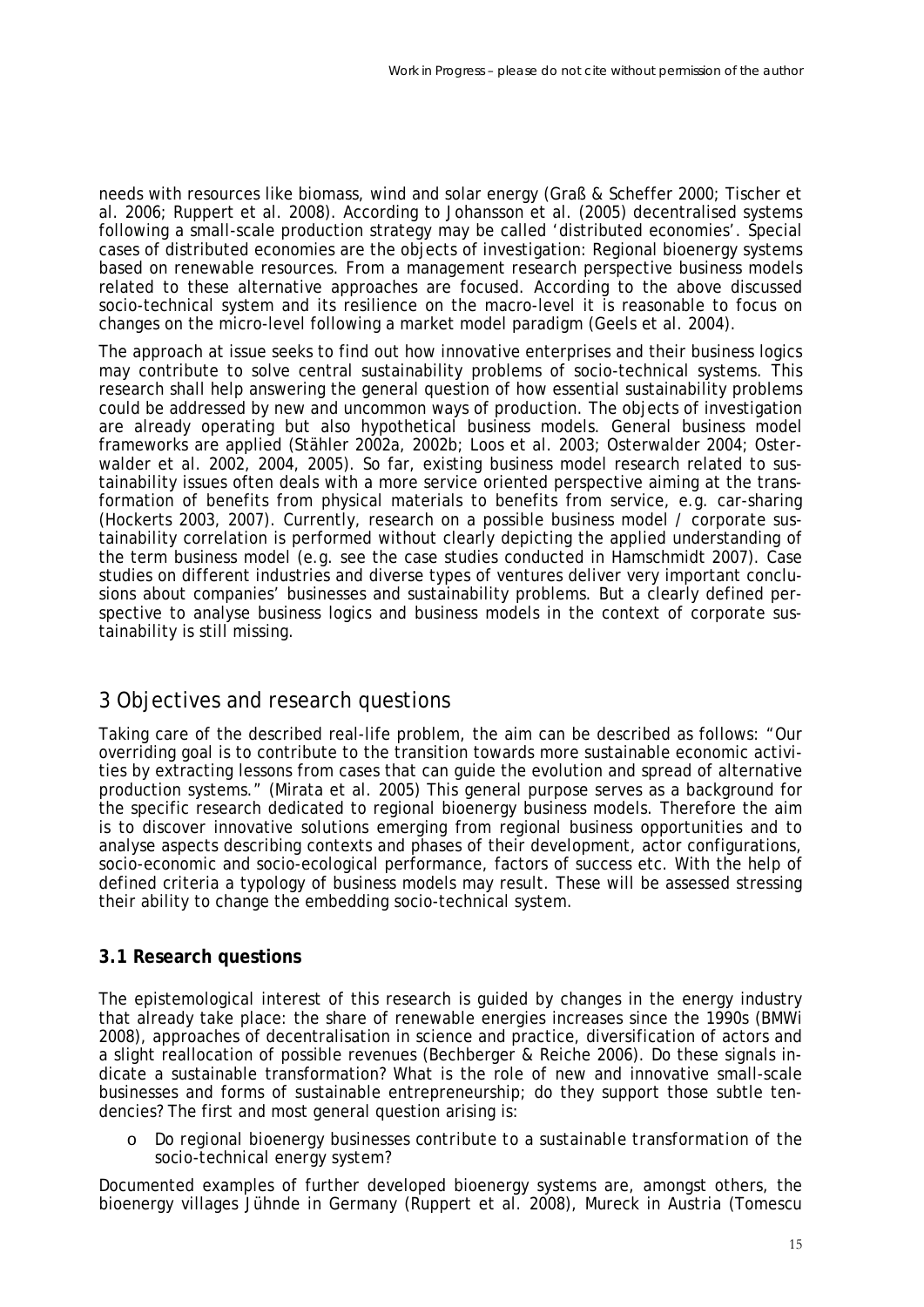2005) and Enköping in Sweden (McCormick & Kaberger 2005b). In these cases more or less independent circle flow economies were developed, producing and distributing bioenergy. The leitmotif of these cases was to realise sustainable energy systems based on ecofriendly regional resources and the entrepreneurial spirit of the locals. Significant stakes of the monetary flows associated with energy now belong to these regions. The corresponding business tasks were realised on very different ways, by very different actors.

o *Are there ideal types of bioenergy business models to be identified? Do specific drivers and barriers of their realisation exist?* 

Mechanisms of dissemination have to be identified. The diffusion of business models for sustainability may trigger a transformation of the concerned industry. How can alternative business logics develop in a niche, form socio-technical regimes and at least create a new and sustainable landscape (Geels 2004, 32 et seqq.) How can bioenergy business logics disseminate and stimulate further sustainable entrepreneurship and further sustainability innovations? The last set of questions deals with the possibility of business model 'blueprints' leaving the niche and creating a mass market.

o *How can 'blueprints' of bioenergy business models disseminate? Do specific drivers and barriers of their diffusion exist?* 

To sum up, this set of questions aims at identifying and describing a window of opportunity allowing for a sustainable transformation of the socio-technical energy system. The technological limits to a possible transformation as outlined above are being fully accepted. As pointed out, this research wants to shed light primarily on possible changes of business logics and their contribution to transformation processes.

#### **3.2 Hypothesis**

The considerations on the socio-technical energy system, its sustainable transformation and the role business models could play lead to the following hypothesis: *Regional bioenergy systems can contribute significantly to the development of a sustainable energy industry, (i) if processes of sustainable entrepreneurship allow for the emergence of alternative business logics and (ii) if the emerging business models are stable, transferable and assertive.*

To revise this assumption knowledge on different bioenergy systems and the related business models has to be gathered. The aim is to identify and analyse regional bioenergy business models and assess their contribution to a sustainable transformation of the sociotechnical energy system.

### References

Arthur, W. B. (1989): Competing Technologies, Increasing Returns, and Lock-In by Historical Events. In: The Economics Journal, Vol. 99, No. 394, pp. 116–131.

Bechberger, M. & Reiche, D. T. (Hg.) (2006): Ökologische Transformation der Energiewirtschaft. Erfolgsbedingungen und Restriktionen. Berlin: Schmidt (Initiativen zum Umweltschutz).

Berkhout, F.; Smith, A. & Stirling, A.(2004): Socio-technological regimes and transition contexts. In: Elzen, Boelie; Geels, Frank W. &. Green Ken (Ed.): System innovation and the transition to sustainability. Theory, evidence and policy. Cheltenham: Elgar, pp. 48–75.

Bohnenschäfer, W.; Koepp, M.; Scheelhaase, J. D. & Schlesinger, M. (2003): Perspektiven für elektrischen Strom in einer nachhaltigenEntwicklung. Grundsätze, Kriterien und Szenarien für eine nachhaltige Stromnutzung und -erzeugung. Berlin: Umweltbundesamt.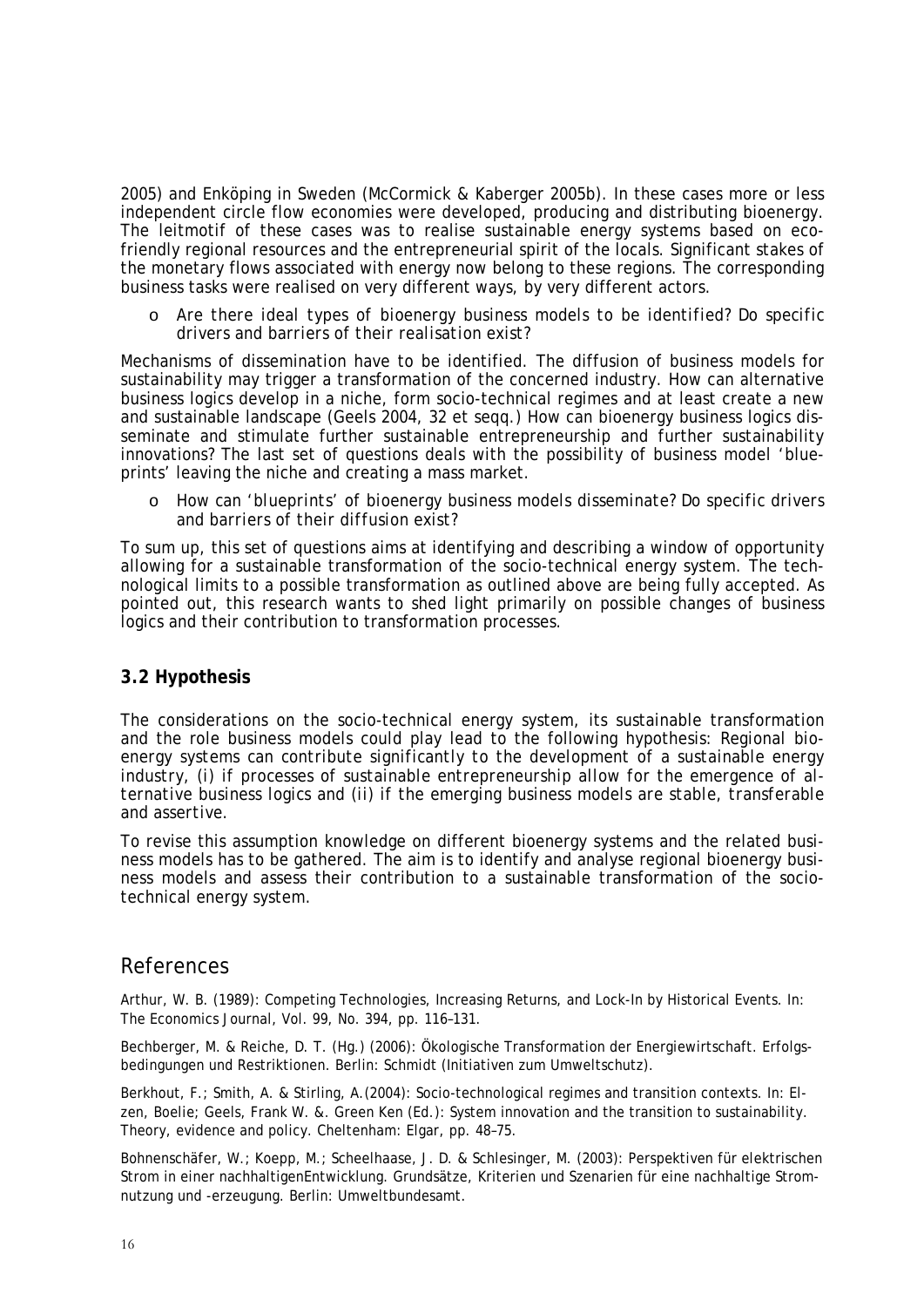Bundesministerium für Wirtschaft und Technologie (BMWi: Anzahl der Betriebe und Beschäftigte im Energiesektor. Deutschland. Unter Mitarbeit von 2007b. Online verfügbar unter

http://www.bmwi.de/BMWi/Navigation/Energie/energiestatistiken,did=177840.html, zuletzt geprüft am 03.07.2008.

Bundesministerium für Wirtschaft und Technologie (BMWi (2007a): Einsatz von Energieträgern zur Stromerzeugung. Deutschland. Online verfügbar unter

http://www.bmwi.de/BMWi/Navigation/Energie/energiestatistiken,did=180896.html, zuletzt geprüft am 01.07.2008.

Bundesministerium für Wirtschaft und Technologie (BMWi (2008): Stromerzeugungskapazitäten und Bruttostromerzeugung nach Energieträgern. Deutschland. Online verfügbar unter http://www.bmwi.de/BMWi/Navigation/Energie/energiestatistiken,did=180894.html, zuletzt geprüft am 02.07.2008.

Campbell, C. J.; Liesenborghs, F.; Schindler, J. & Zittel, W. (2007): Ölwechsel! Das Ende des Erdölzeitalters und die Weichenstellung für die Zukunft /. Aktualisierte Neuausg. München: Dt. Taschenbuchverl. (Dtv-Taschenbuch, 34389).

David, P. A. (1985): Clio and the economics of QWERTY. In: The American Economic Review, Vol. 75, No. 2, pp. 332–337.

Dyllick, T.; Belz, F. & Schneidewind, U. (1997): Ökologie und Wettbewerbsfähigkeit. München: Hanser.

Elzen, B.; Geels, F. W. &. Green, K. (Ed.) (2004): System innovation and the transition to sustainability. Theory, evidence and policy. Cheltenham: Elgar.

Fachagentur Nachwachsende Rohstoffe (FNR) (Hg.) (2008): Leitfaden. Wege zum Bioenergiedorf. Eigenständige Wärme- und Stromversorgung auf Basis von Biomasse im ländlichen Raum. 1. Aufl. Unter Mitarbeit von Hans Ruppert, Swantje Eigner-Thiel und Walter Girschner et al. Gülzow: Fachagentur Nachwachsende Rohstoffe.

Fichter, K. (2005): Interpreneurship. Nachhaltigkeitsinnovationen in interaktiven Perspektiven eines vernetzenden Unternehmertums. Marburg: Metropolis-Verl. (Theorie der Unternehmung, 33).

Frank, R. H. (2006): Microeconomics and behavior. 6. ed., internat. ed. Boston, Mass.: McGraw-Hill/Irwin.

Fritsch, M.; Wein, T. & Ewers, H.-J. (2003): Marktversagen und Wirtschaftspolitik. Mikroökonomische Grundlagen staatlichen Handelns /. 5., überarb. und erg. Aufl. München: Vahlen (Vahlens Handbücher der Wirtschafts- und Sozialwissenschaften).

Geels, F. W. (2004): Understanding system innovations: critical literature review and a conceptual analysis. In: Elzen, Boelie; Geels, Frank W. &. Green Ken (Ed.): System innovation and the transition to sustainability. Theory, evidence and policy. Cheltenham: Elgar, pp. 19–47.

Geels, F. W.; Elzen, B & Green, K. (2004): General Introduction: system innovation and transitions to sustainability. In: Elzen, Boelie; Geels, Frank W. &. Green Ken (Ed.): System innovation and the transition to sustainability. Theory, evidence and policy. Cheltenham: Elgar, pp. 1–16.

Gordijn, J.; Osterwalder, A. & Pigneur, Y. (2005): Comparing two Business Model Ontologies for Designing e-Business Models and Value Constellations. Bled Electronic Commerce Conference, 06.-08. June 2005, Bled, Slovenia.

Hamschmidt, J. (Ed.) (2007): Case studies in sustainability management and strategy. The oikos collection. Sheffield: Greenleaf.

Hennicke, P.; Supersberger, N. & Huncke, W. (2006): Krisenfaktor Öl. Abrüsten mit neuer Energie. München: oekom Verl.

Hockerts, K. N. (2003): Sustainability Innovations. Ecological and Social Entrepreneurship and the Management of Antagonistic Assets. Bamberg: Difo-Druck GmbH (Dissertation, Universität St. Gallen).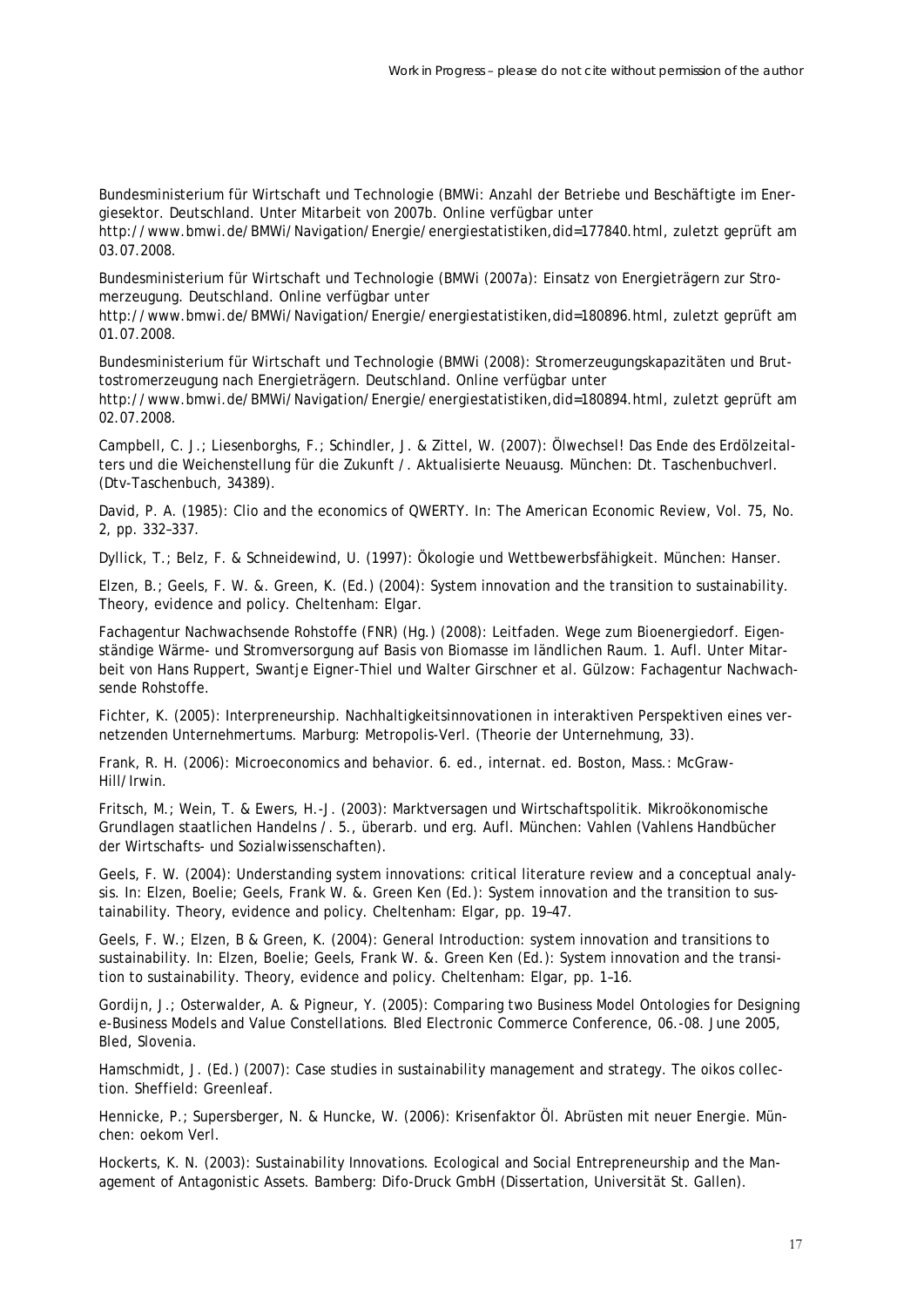Hockerts, K. (2007): Mobility Car-sharing. In: Hamschmidt, J. (Ed.): Case studies in sustainability management and strategy. The oikos collection. Sheffield: Greenleaf, pp. 252–276.

Hohmeyer, O. & Trittin, T. (2008): IPCC Scoping Meeting on Renewable Energy Sources. Proceedings. Lübeck: IPCC Schleswig-Holstein.

Johansson, A.; Kisch, P. & Mirata, M. (2005): Distributed economies - A new engine for innovation. In: Journal of Cleaner Production, Vol. 13, No, 10-11, pp. 971–979.

Krstov, L. & Sinkovec, U. (2007): Relations between Business Strategy, Business Models an e-Business Applications. Information and Intelligent Systems Conference, 12.-14. September, Zagreb, Kroatien.

Lube, T. (2007): Möglichkeiten zur Nutzung von Abwärme in Biogasanlagen. 1. Aufl. Bremen: CT Salzwasser-Verlag.

McCormick, K. (2005): Sustainable Bioenergy Systems: Experiences from Sweden. Proceedings of the Asia Pacific Roundtable on Sustainable Consumption and Production, 10 to 12 October 2005, Melbourne, Australia.

McCormick, K. (2007): Advancing bioenergy in Europe. Exploring bioenergy systems and socio-political issues. Lund: Univ. (IIIEE dissertations, 2007,2).

McCormick, K. & Kaberger, T. (2005a): An Innovative Bioenergy System in Action. Proceedings of the International Conference on Environmental Protection is a must, 3 to 5 May 2005, Alexandria, Egypt.

McCormick, K. & Kaberger, T. (2005b): Exploring a pioneering bioenergy system: The case of enköping in Sweden. In: Journal of Cleaner Production, Vol. 13, No. 10-11, pp. 1003–1014.

Mirata, M.; Nilsson, H. & Kuisma, J. (2005): Production systems aligned with distributed economies: Examples from energy and biomass sectors. In: Journal of Cleaner Production, Vol. 13, No. 10-11, pp. 981– 991.

North, D. C. (1994): Economic Performance Through Time. In: The American Economic Review, Vol. 84, No. 3, pp. 359–368.

Osterwalder, A. (2004): The Business Model Ontology. A Proposition in a Design Science Approach. (Diss.). Lausanne: Universite de Lausanne, École des hautes études commerciales.

Osterwalder, A.; Lagha, S. B. & Pigneur, Y. (2002): An Ontology for Developing e-Business Models. International Conference on Decision Making and Decision Support in the Internet Age, 03.-07. July 2002, Cork, Ireland.

Osterwalder, A. & Pigneur, Y. (2004): An ontology for e-business models. In: Currie, W. L. (Ed.): Value Creation from E-Business Models. Oxford: Elsevier, pp. 65–97.

Osterwalder, A.; Pigneur, Y. & Tucci, C. L. (2005): Clarifying Business Models: Origins, Present and Future of the Concept. Submitted to CAIS (Communications of the Association for Information Systems), Vol. 15.

Petersen, H. (2003): Ecopreneurship und Wettbewerbsstrategie. Verbreitung ökologischer Innovationen auf Grundlage von Wettbewerbsvorteilen. Marburg: Metropolis-Verl. (Theorie der Unternehmung, 20).

Petersen, H. (2006): Ecopreneurship and competitive strategies. Striving for Market Leadership by Promoting Sustainability. In: Schaltegger, S. & Wagner, M. (Ed.): Managing the business case for sustainability. The integration of social, environmental and economic performance. Sheffield: Greenleaf, pp. 398– 411.

Pfriem, R. (1995): Unternehmensführung in sozialökologischen Perspektiven. Marburg: Metropolis-Verl.

Pfriem, Reinhard; Antes, Ralf; Fichter, Klaus, et al. (Hg.) (2006): Innovationen für eine nachhaltige Entwicklung. 1. Aufl. Wiesbaden: Dt. Univ.-Verl. (Wirtschaftswissenschaft).

Ristola, P. & Mirata, M. (2007): Industrial symbiosis for more sustainable, localised industrial sytems. In: Progress in Industrial Ecology - An International Journal, Vol. 4, No. 3-4, pp. 184–204.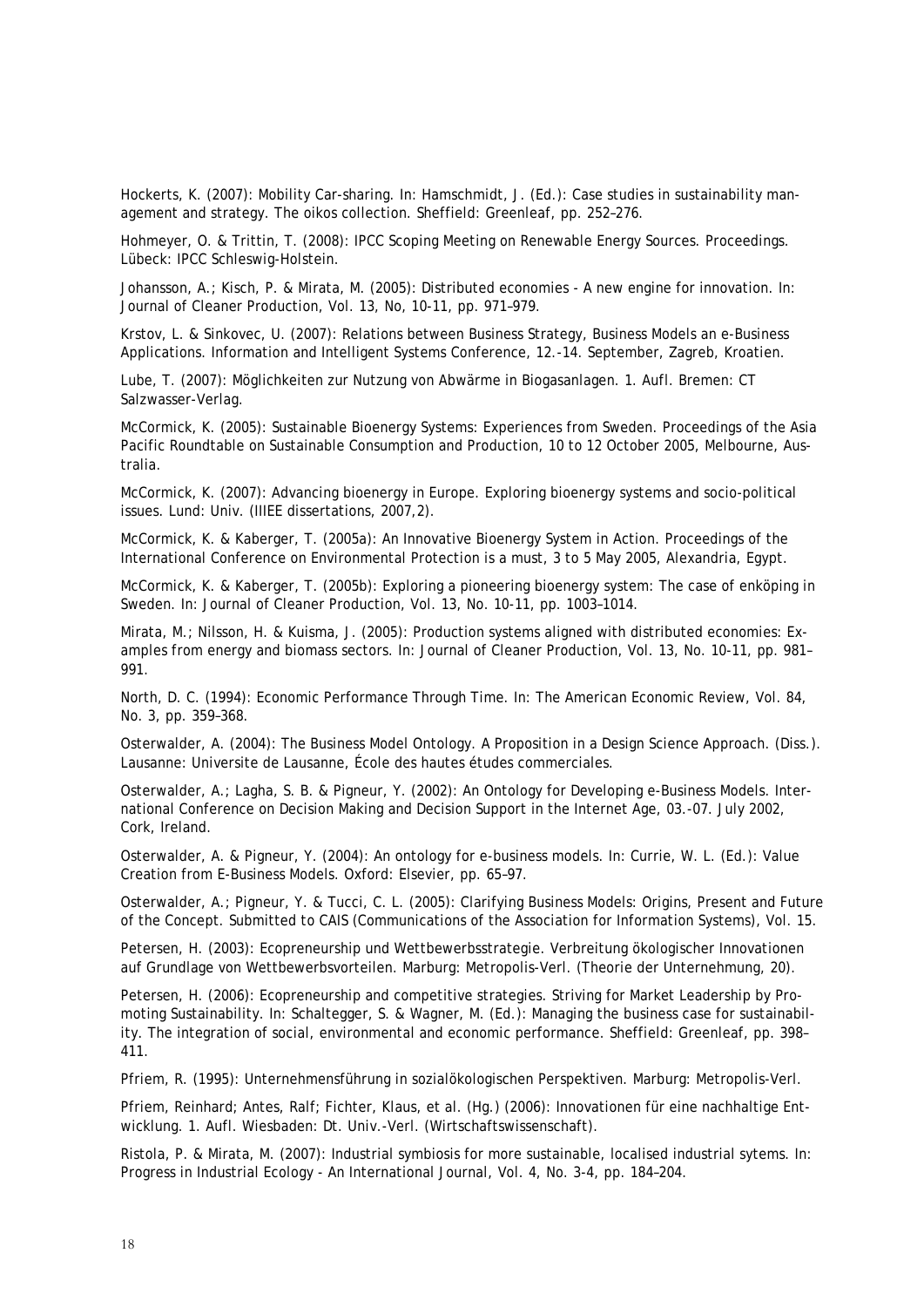Schaltegger, S.(2005): A Framework and Typology of Ecopreneurship: Leading Bioneers and Environmental Managers to Ecopreneurship. In: Schaper, M. (Ed.): Making ecopreneurs. Developing sustainable entrepreneurship. Aldershot: Ashgate (Corporate social responsibility series), pp. 43–60.

Schaltegger, S.; Herzig, C.; Kleiber, O.; Klinke, T. & Müller, J. (2007): Nachhaltigkeitsmanagement in Unternehmen. Von der Idee zur Praxis: Managementansätze zur Umsetzung von Corporate Social Responsibility und Corporate Sustainability. Lüneburg: CSM.

Schaltegger, S. & Petersen, H. (2000): Ecopreneurship - Konzept und Typologie. Luzern: R.I.O. IMPULS [u.a.] (R.I.O.-Management-ForumAnalysen).

Schaltegger, S. & Wagner, M. (2006a): Managing and Measuring the Business Case for Sustainability. Capturing the Relationship between Sustainability Performance, Business Competitiveness and Economic Performance. In: Schaltegger, S. & Wagner, M. (Ed.): Managing the business case for sustainability. The integration of social, environmental and economic performance. Sheffield: Greenleaf, pp. 1–27.

Schaltegger, S. & Wagner, M. (Hg.) (2006b): Managing the business case for sustainability. The integration of social, environmental and economic performance. Sheffield: Greenleaf.

Schaltegger, S. & Wagner, M. (2008): Types of Sustainable Entrepreneurship and the Conditions for Sustainability Innovation. From the Administration of Technical Challenge to the Management of Entrepreneurial Opportunity. In: Wüstenhagen, R. (Ed.): Sustainable innovation and entrepreneurship. Cheltenham: Edward Elgar (New perspectives in research on corporate sustainability).

Schaper, M. (Ed.) (2005): Making ecopreneurs. Developing sustainable entrepreneurship. Aldershot: Ashgate (Corporate social responsibility series).

Schneidewind, U. (1998): Die Unternehmung als strukturpolitischer Akteur. Marburg: Metropolis-Verl.

Schönwandt, C. (2004): Sustainable Entrepreneurship im Sektor Erneuerbare Energien. München: Hampp (Schriften zur nachhaltigen Unternehmensentwicklung, 3).

Seddon, P. B.; Lewis, G.; Freeman, P. & Graeme, S. (2004): Business models and their relationship to strategy. In: Currie, W. L. (Ed.): Value Creation from E-Business Models. Oxford: Elsevier, pp. 11–34.

Spangenberg, J. H.; Femia, A. & Hinterberger, F. (1998): Material Flow-based Indicators in Environmental Reporting. Wuppertal: European Environment Agency (Environmental Issues Series, 14).

Stähler, P. (2002a): Business Models as an Unit of Analysis for Strategizing. International Workshop on Business Models, Lausanne, Switzerland (1st Draft, 30. September 2002).

Stähler, P. (2002b): Geschäftsmodelle in der digitalen Ökonomie. Merkmale, Strategien und Auswirkungen. 2. Aufl. Lohmar: Eul (Reihe, 7).

Tapscott, D.; Ticoll, D. & Lowy, A. (2000): Digital Capital: Harnessing the Power of Business Webs. Boston: Harvard Business School Press.

Tomescu, M. (2005): Innovative Bioenergy Systems in Action. The Mureck bio-Energy Cycle. Synergistic Effects and Sosio-economic, Political and Sociocultural Aspects of Rural Bioenergy Systems. Master Thesis. Lund: IIIEE, Lund University.

Verband der Elektrizitätswirtschaft e.V. (VDEW) (Hg.) (2006a): Die 10 größten deutschen Stromversorger 2005. Berlin.

Verband der Elektrizitätswirtschaft e.V. (VDEW) (Hg.): Wettbewerb verändert Marktanteile der Stromunternehmen. Berlin. Online verfügbar unter

http://www.strom.de/vdew.nsf/id/DE\_Wettbewerb\_veraendert\_Marktanteile\_der\_Stromunternehmen?o pen&l=DE&ccm=300010, zuletzt geprüft am 15.07.2008.

Verband der Elektrizitätswirtschaft e.V. (VDEW) (2007): Stromzahlen. Der deutsche Strom- und Energiemarkt auf einen Blick. Online verfügbar unter

http://www.bdew.de/bdew.nsf/id/DE\_Stromzahlen\_2007\_Der\_deutsche\_Strom- \_und\_Energiemarkt\_auf\_einen\_Blick/\$file/Stromzahlen\_2007.xls.